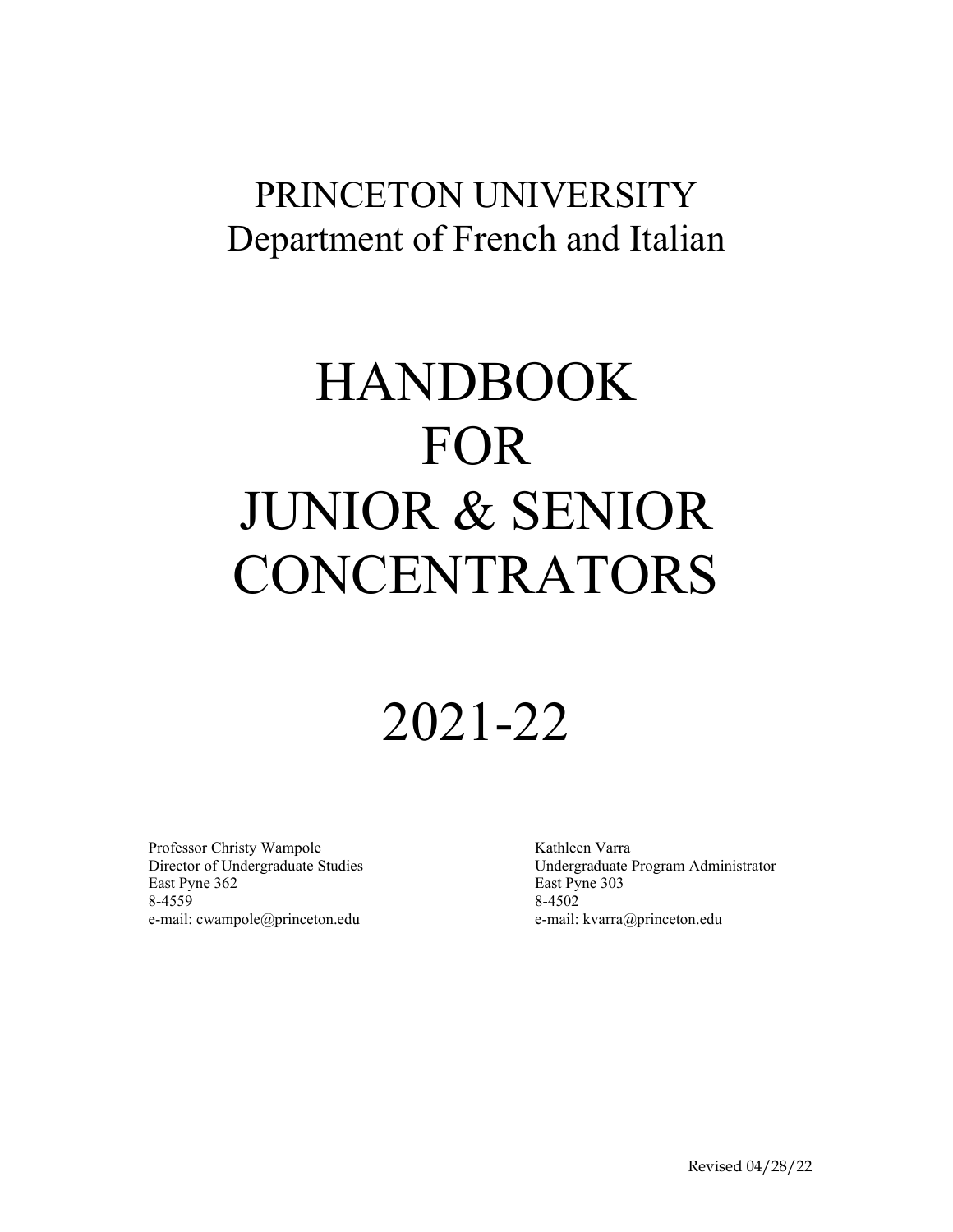## **CONTENTS**

| <b>INTRODUCTION</b> |   |                                                    | 3              |
|---------------------|---|----------------------------------------------------|----------------|
|                     |   | <b>1 RULES AND REGULATIONS</b>                     |                |
|                     |   | A ENTRANCE REQUIREMENTS                            | 4              |
|                     |   | <b>B REQUIREMENTS FOR CONCENTRATION</b>            | $\overline{4}$ |
|                     |   | <b>C</b> INDEPENDENT WORK                          |                |
|                     |   | 1 Junior Papers                                    | 7              |
|                     |   | 2 Senior Thesis                                    | 8              |
|                     | D | <b>COMPREHENSIVE EXAMINATION</b>                   |                |
|                     |   | The Senior Departmental Examination<br>1           | 11             |
|                     |   | 2 Grading                                          | 12             |
|                     |   | 3 <sup>1</sup><br><b>Reading Lists</b>             | 12             |
|                     |   | E REGULATIONS FOR THE AWARD OF HONORS              | 13             |
|                     | F | <b>PRIZES</b>                                      | 14             |
|                     |   | 2 OPPORTUNITIES                                    |                |
|                     |   | A STUDY AND WORK ABROAD                            | 15             |
|                     |   | <b>B OTHER DEPARTMENTAL ACTIVITIES AND SUPPORT</b> | 16             |
|                     |   | <b>3 INFORMATION</b>                               |                |
|                     |   | A RECOMMENDED REFERENCE WORKS                      | 17             |
|                     |   | <b>B</b> TITLE PAGE FORMAT FOR A SENIOR THESIS     | 20             |
|                     |   | C THE FACULTY                                      | 21             |
|                     | D | <b>SENIOR AND JUNIOR CONCENTRATORS</b>             |                |
|                     |   | 1 Seniors, Class of 2022                           | 22             |
|                     |   | 2 Juniors, Class of 2023                           | 22             |
|                     | E | <b>UNDERGRADUATE LIAISON COMMITTEE</b>             | 23             |
|                     | F | <b>CALENDAR FOR DEPARTMENTAL INDEPENDENT WORK</b>  | 24             |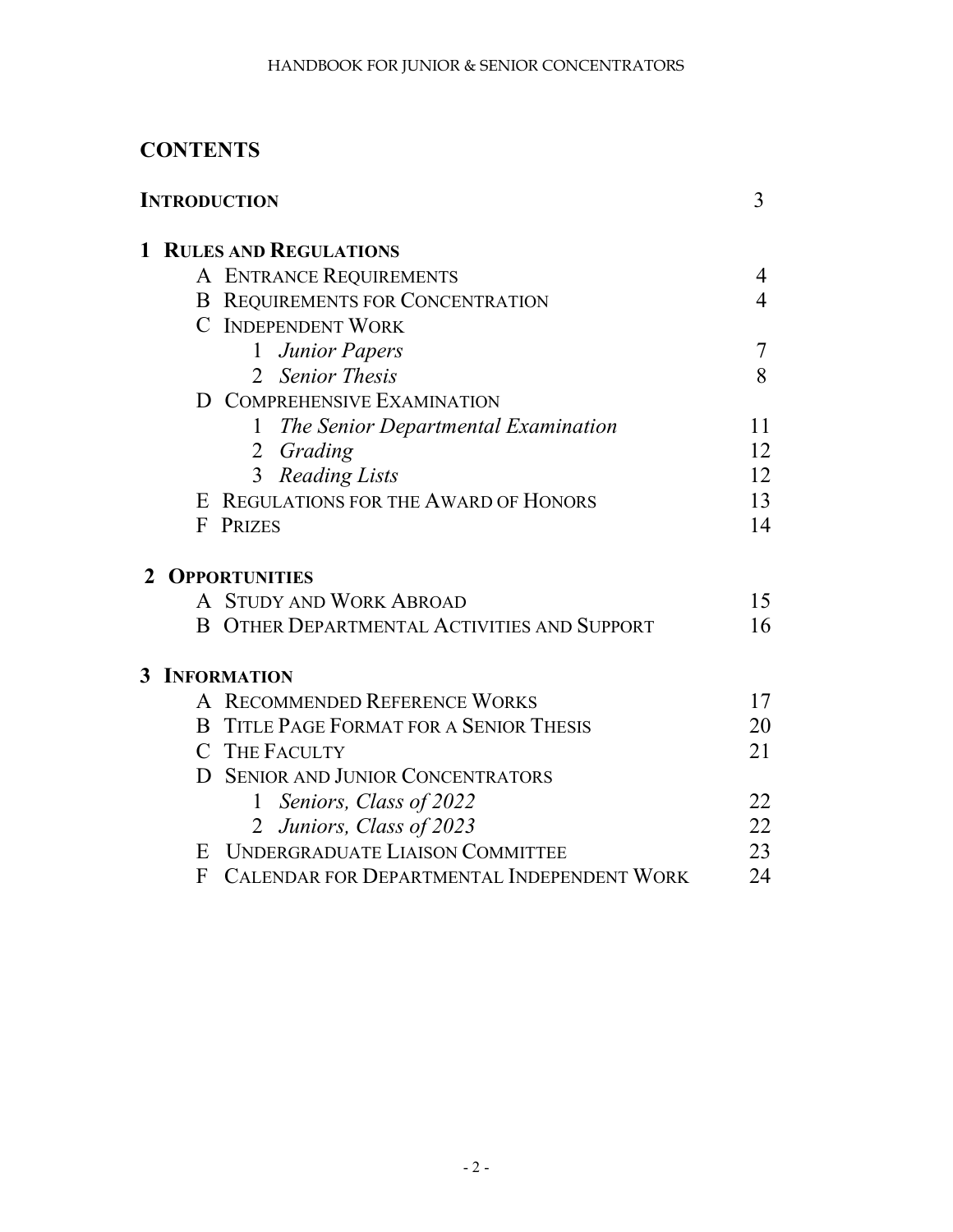#### **INTRODUCTION**

This Handbook explains how to become a concentrator in French and/or Italian, how to remain one enjoyably and profitably, and how to graduate successfully. It also describes the great wealth of resources that French and Italian concentrators have at their disposal.

All students are expected to be familiar with the University's Undergraduate Regulations. In particular, they should read carefully those sections dealing with written work. You should refer to ["Academic Integrity at Princeton"](https://pr.princeton.edu/pub/integrity/pages/intro/index.htm) and pay special attention to questions of plagiarism and of acknowledging and citing sources. **Failure to comply with those regulations may lead to a low, or lower, grade — even to suspension or expulsion from the University.**

Similarly, all students in French and/or Italian are expected to be familiar with the contents of this Handbook, which contains a number of important rules and conventions specific to the Department of French and Italian.

This Handbook summarizes information contained in the Departmental Brochure, the Departmental Website https://www.princeton.edu/fit/*,* the University's Undergraduate Announcement, and the Course Offerings. Where any differences between these sources are found, the Undergraduate Announcement overrules the others.

The Department also maintains a program of talks and special events each semester. Please consult our website for detailed information.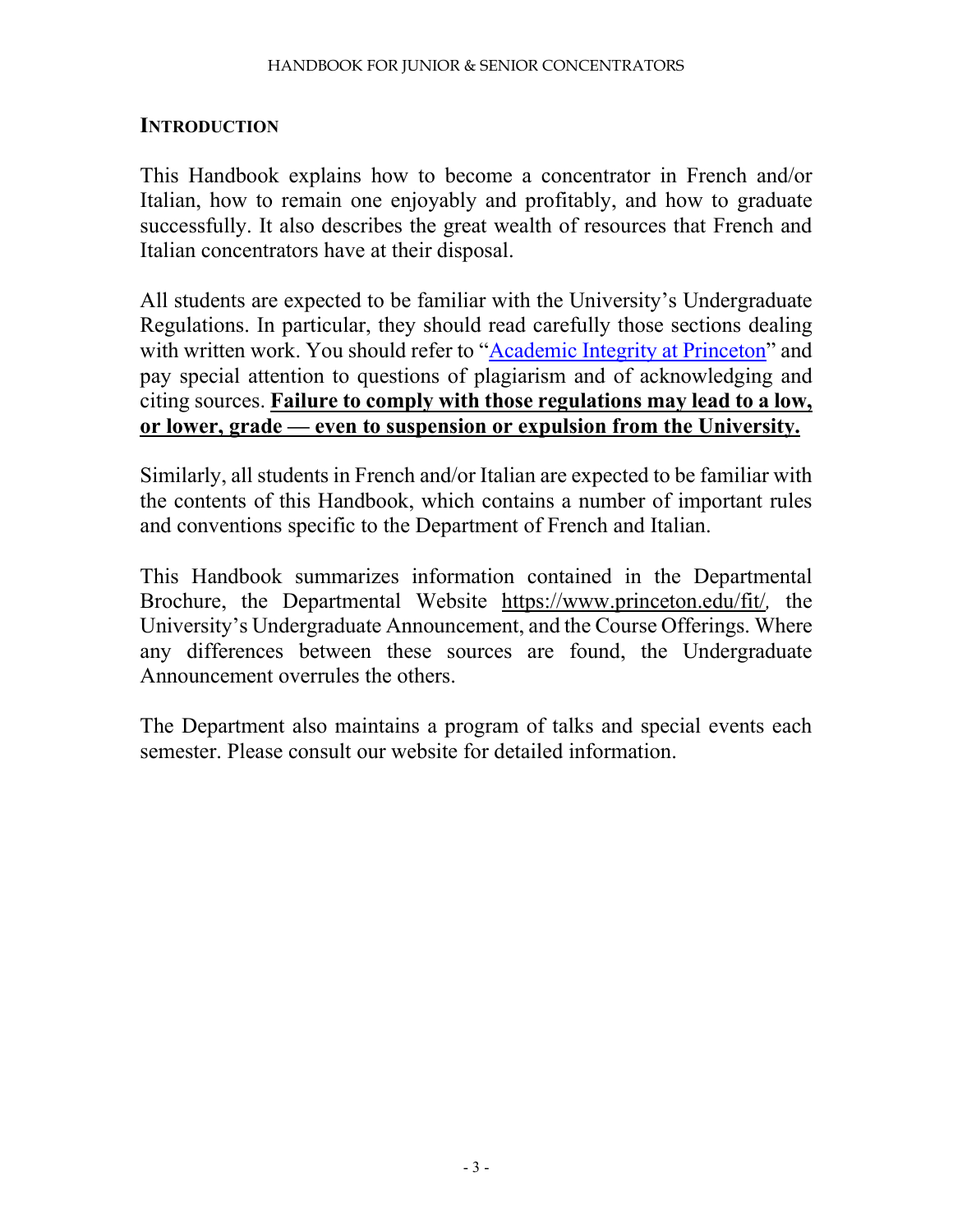#### **1 RULES AND REGULATIONS**

#### **A** ENTRANCE REQUIREMENTS

The minimum requirement for admission to the department is **successful completion of the language sequence** (FRE 107 or 108; ITA 107 or 108), or equivalent qualification. Students are encouraged to complete at least one advanced language course (FRE 207, 207F or 208; ITA 207I, 208) prior to admission, or shortly thereafter, and may also count one such course toward the concentration. It is further recommended that students complete at least one more 200-level course (such as FRE 211, 215, 217, 221, 222, 224, 225, 230, or ITA 208, 209, 220, 225) before enrolling in a 300-level course. Concentrators who plan to participate in one of the Certificate programs, such as African Studies, African-American Studies, Latin American Studies, the Program in Gender and Sexuality Studies or the Program in European Cultural Studies, must also satisfy the prerequisites of that program.

EARLY CONCENTRATION. Qualified students are encouraged to begin departmental concentration in their sophomore year. This has the advantage of affording a longer period for junior Independent Work and for preparation of the Senior Thesis; it also makes a semester or junior year abroad even more feasible.

#### **B** REQUIREMENTS FOR CONCENTRATION

For the successful completion of our program, concentrators must receive a passing grade in three essential elements: the average of eight departmental courses, Independent Work (two Junior Papers and the Senior Thesis), and the comprehensive examination. The minimum grade required for the thesis is "C-".

Courses taught in the Department place varying emphases on language, literary history and interpretation, aesthetics and literary theory, and cultural and intellectual history. Students are therefore able to pursue courses of study consistent with their individual interests. Students are expected to complete course work in a range of historical periods in their subject(s) of concentration. University regulations limit the number of departmental courses allowed to each student in his or her concentration to twelve.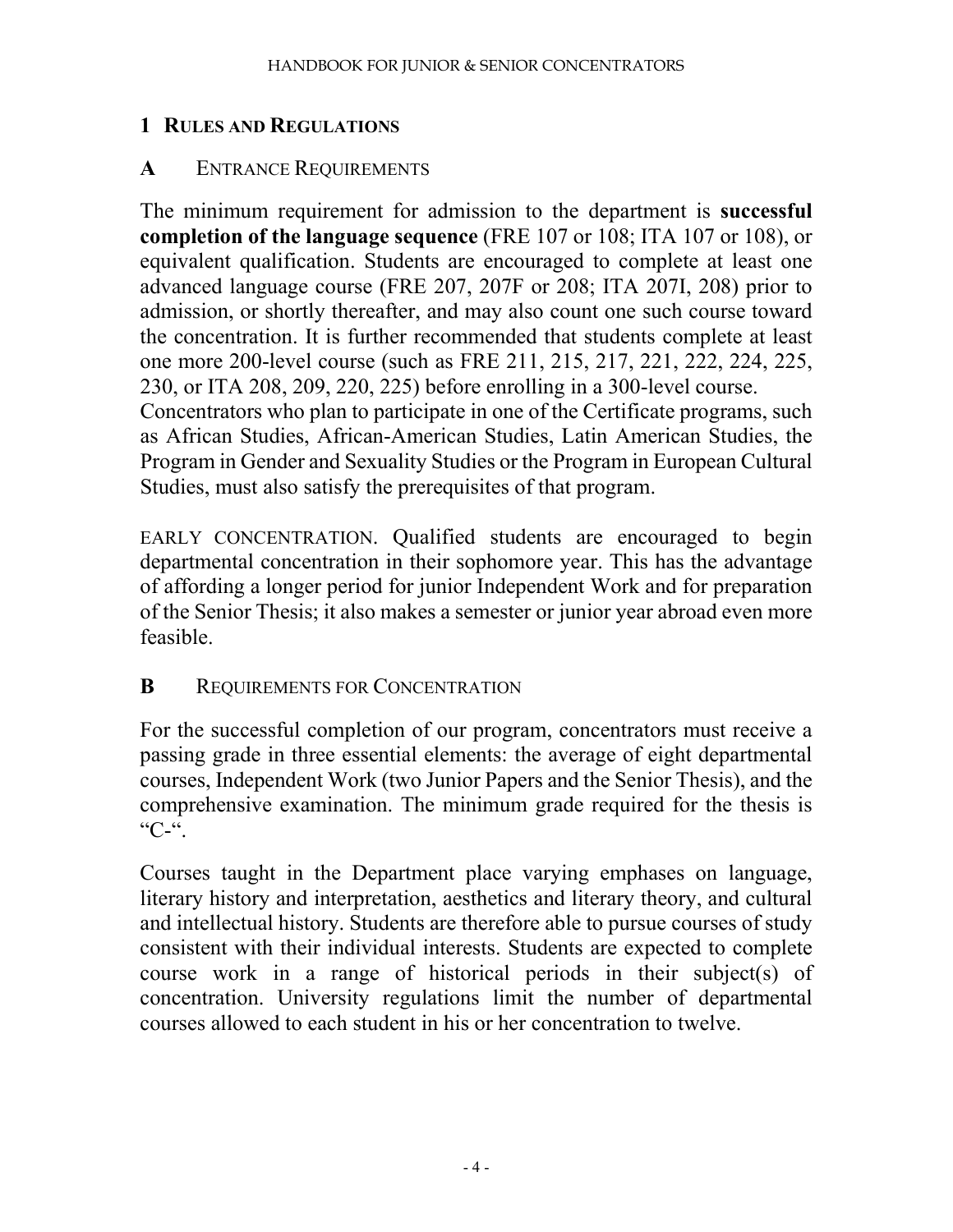To complement this individualized approach to students' plans of study, the Department offers **four** distinct tracks within the concentration in French and/or Italian:

- 1. **CONCENTRATION IN ONE LANGUAGE, LITERATURE, AND CULTURE**  Students concentrate in French OR Italian. **Eight** upper-division courses are counted towards concentration. At least **five** of these must be in the language and subject of concentration. Up to **two** of the five departmental courses may be taken at the **200-level** (but FRE 207 and 208, or ITA 207 and 208, cannot both be counted). Up to **three** of the eight may be cognate<sup>[1](#page-4-0)</sup> courses approved by the Director of Undergraduate Studies (DUS) and drawn from other sections of the Department or from other humanities and social science subjects.
- 2. **CONCENTRATION IN TWO LANGUAGES, LITERATURES, AND CULTURES** Students intending to combine work in French or Italian with another language, civilization, and culture normally take a minimum of **eight** upper-division courses: **five** in French or Italian (one of which may be a cognate), **three** in the other relevant language. Up to **two** of the five departmental courses may be taken at the **200-level**  (but FRE 207 and 208, or ITA 207 and 208, cannot both be counted).

#### 3. **CONCENTRATION IN FRENCH OR ITALIAN AND ANOTHER FIELD**

Students intending to combine work in French or Italian and another related field normally take a minimum of **eight** upper-division courses: **five** in the relevant language and literature (one of which may be a cognate), and **three** in the other field. For example, students specializing in French or Italian and History, Politics, or Art and Archaeology, might take appropriate courses in those departments, such as HIS 345, 350, 351, or 365, POL 371, 372, or 381, or ART 319, 320, or 333. Up to **two** of the five departmental courses may be taken at the **200-level** (but FRE 207 and 208, or ITA 207 and 208, cannot both be counted).

4. **CONCENTRATION IN FRENCH OR ITALIAN AND THE CREATIVE ARTS**  This track is designed for students wishing to combine work in French or Italian and a creative art, such as theater, music, dance, painting,

<span id="page-4-0"></span> $<sup>1</sup>$  A cognate is a course that is offered with a subject code outside of a student's concentration, and not</sup> cross-listed with the department of concentration, which the student is permitted to count as a departmental course with approval from the Director of Undergraduate Studies (DUS).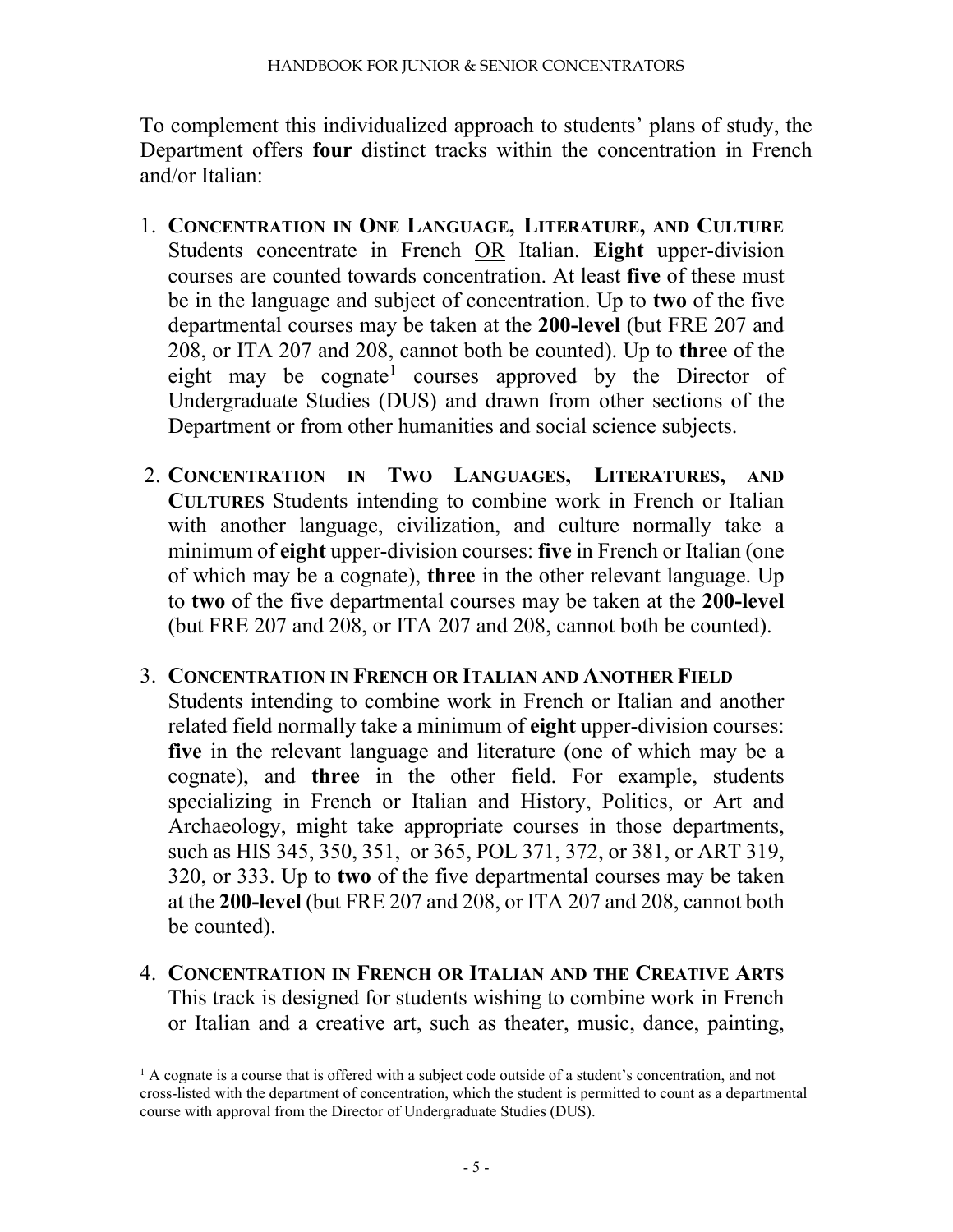film, and creative writing. Upon approval by the Director of Undergraduate Studies, the student would normally take a minimum of **eight** upper-division courses: **five** in the relevant language and literature and **three** in the field related to the art of interest. Up to **two** of the five departmental courses may be taken at the **200-level** (but FRE 207 and 208, or ITA 207 and 208, cannot both be counted). In some cases, an original work of creation (paintings, prose or poetry…), or of performance (theatre…), may substitute for the Senior Thesis, but not for one of the two Junior Papers. If students decide to substitute a creative work for the senior thesis, they will also be required to submit a substantial critical work of **at least 6,000 but no more than 10,000 words** (25-35 pages), in which they will position and discuss their creative work in relation to the historical and cultural context of the language in question. The creative portion of the thesis must also have an obvious French, Francophone, or Italian cultural component, approved in advance by your adviser.

Students who take French or Italian courses during their semester study abroad normally receive two course credits toward the concentration, with prior approval from the Director of Undergraduate Studies and the Office of International Programs.

#### **IMPORTANT NOTE**: **Any upper-level course taught in English will require all written work to be completed in French or Italian in order to count toward the concentration.**

#### **IMPORTANT NOTE TO OTHER DEPARTMENTS AND PROGRAMS REGARDING CROSS LISTING:**

Courses taught in other departments may be considered for cross-listing with FIT (FRE or ITA) if they meet the following minimal requirements:

1) Concentrators and certificate students from the Department of French and Italian must read French or Italian works (depending on the course listing: FRE or ITA) in the original language when texts are readily available.

2) French and Italian concentrators and certificate students must complete all written work in French or Italian (again, depending on the listing, FRE or ITA).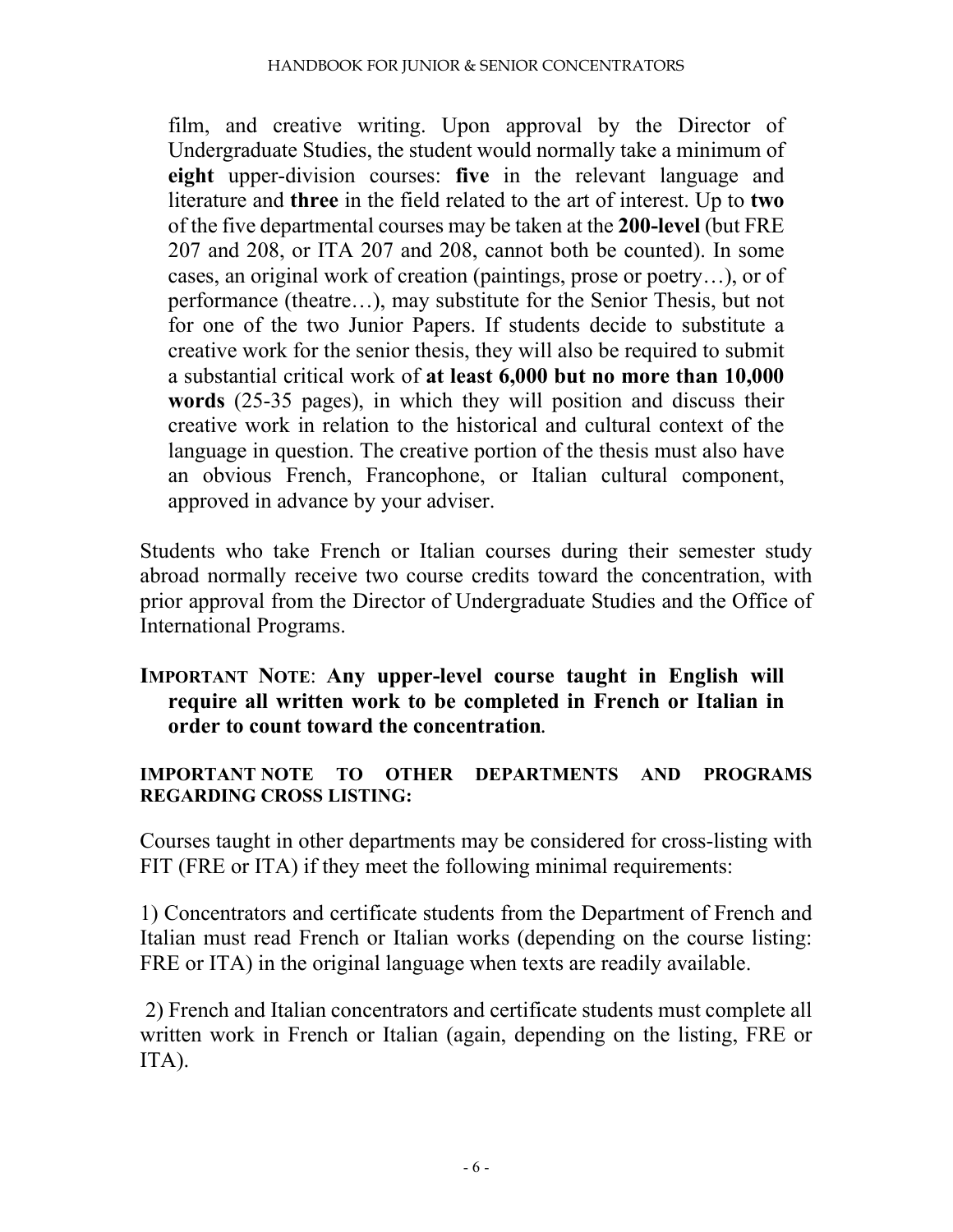3) FIT classes are generally conducted in French or Italian. It is highly desirable that students should have an occasion to speak and hear the foreign language in cross-listed courses, so every effort should be made, within practical limits, to create this opportunity, for instance by organizing a FRE or ITA precept whenever enrollments permit.

4) A significant portion of the reading assignments must be in French or Italian for the course to qualify for cross-listing.

5) The following language should appear on both the course worksheet (which is posted on the Registrar's Course Offerings website) and on the syllabus: "Concentrators and certificate students from the Department of French and Italian must read French or Italian texts in the original language when available. They are also expected to complete all formal written work in French or Italian."

#### **C** INDEPENDENT WORK

Please see also the Independent Work Guidelines (https://fit.princeton.edu/undergraduate/concentrating/independent-work-guidelines)

## **1** *Junior Papers*

Upon entering the Department – and in all cases no later than spring of the sophomore year – students should discuss their likely area of interest with the Director of Undergraduate Studies in order to make the assignment of Junior Advisers as accurate as possible. The Adviser will be assigned at the beginning of junior year. Students should get in touch with their Junior Adviser and plan regular meetings. In consultation with their Adviser, students will also choose the language in which they will draft their paper. **Responsibility for making and keeping these arrangements falls on the student.**

The first Junior Paper, written in the fall semester, should be about 4,000 words. The second Junior Paper, written in the spring semester, should be between 5,000 and 8,000 words. Both Junior Papers may be written in English, in which case a three-page summary in French or Italian must be provided. If the paper is written in French or Italian, a three-page (doublespaced) summary in English is required. **Failure to submit the summary with the Junior Paper at the time it is submitted will result in a penalty, i.e. a lower grade.**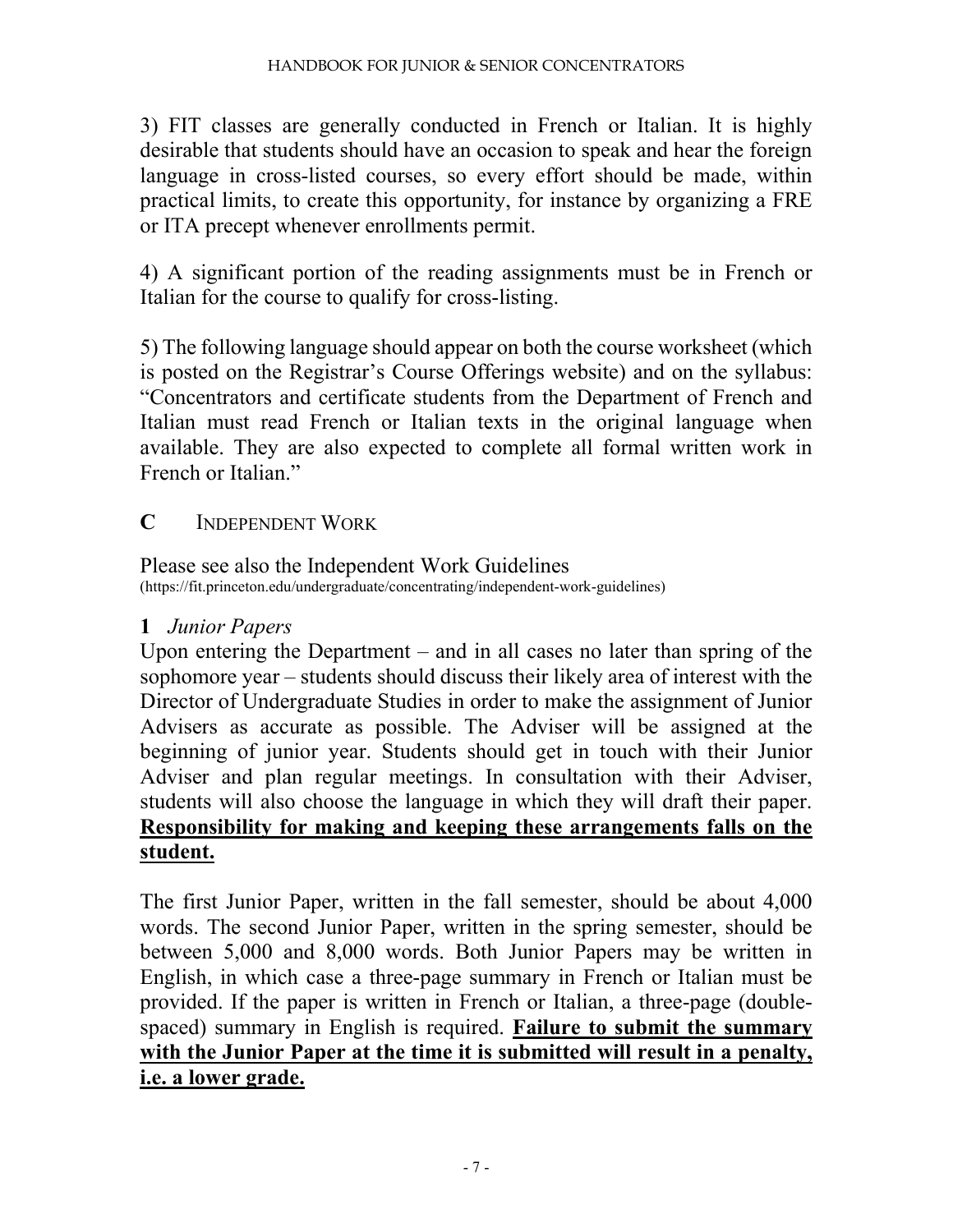It is strongly advisable that students following tracks 2, 3, or 4 write one Junior Paper in one of their two subjects of concentration, and one in the other.

In preparing their papers students should conform to the principles specified in the University's instructions for the writing of essays. **Under no circumstances should work be plagiarized.** You should refer to ["Academic](https://pr.princeton.edu/pub/integrity/pages/intro/index.htm)  [Integrity at Princeton"](https://pr.princeton.edu/pub/integrity/pages/intro/index.htm) and pay special attention to questions of plagiariasm and of acknowledging and citing sources. **Failure to comply with those regulations may lead to a low, or lower, grade – even to suspension or expulsion from the University.** The formatting should consistently follow either the *Modern Language Association Handbook* or *The Chicago Manual of Style*.

#### **2** *Senior Thesis*

Late in their junior year, students will discuss possible areas of interest with the Director of Undergraduate Studies. As the culmination of their Independent Work, seniors will write a thesis on an approved topic under the guidance of an Adviser and a second reader.

Topics chosen in the past have ranged over the whole field of French and Italian studies, from linguistic issues and literary techniques analyzed through close textual focus, to broader conceptual problems or comparative analyses. Students primarily interested in culture and civilization have written on art, political or economic issues, education, and on a variety of social questions. Joint supervision between a FIT professor and a professor from another Department may be arranged for students following track 2 (Concentration in Two Languages, Literatures and Cultures), track 3 (Concentration in Literature and Any Other Related Field), and track 4 (Concentration in Literature and the Creative Arts). The Senior Thesis is a major commitment of a student's time and energy, and the most important determining factor in your choice of a topic should be your willingness to spend many hours immersed in that particular set of texts or problems.

Early choice of topic is immensely advantageous. Limited resources are available to assist students with the costs of Senior Thesis research.

The first step in senior independent work is to construct a working bibliography of primary and secondary materials. Early attention to the bibliography is of special importance when materials are not available in Firestone Library. In that case, a faculty member (generally one of the thesis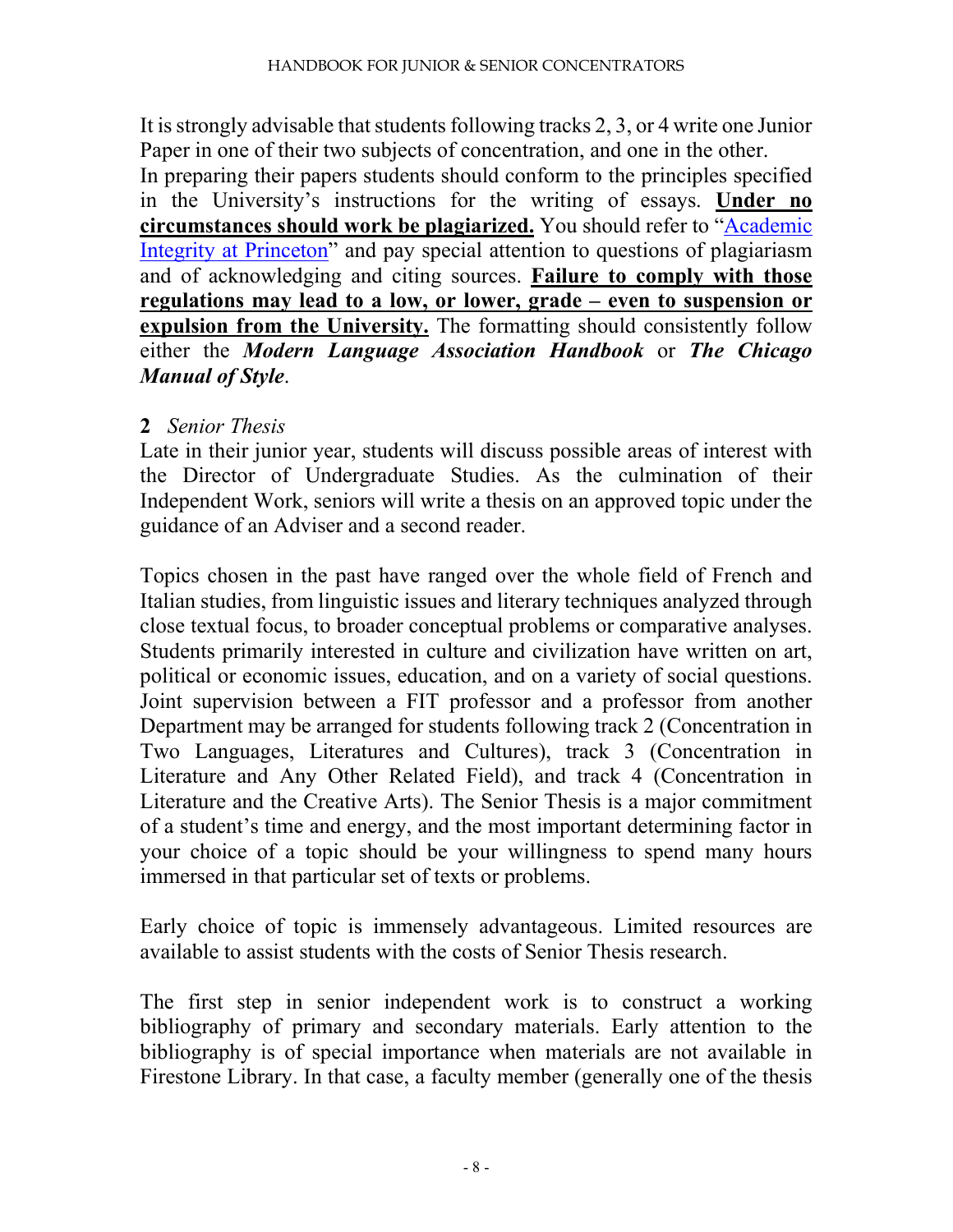Advisers) will need to certify the need for such materials so they can either be acquired by the library or loaned to it.

Students should discuss their interests and possible topics with the Director of Undergraduate Studies at the earliest opportunity, so as to permit the appointment of a Senior Adviser and a Second Reader. Students must meet their Advisers **no later than September 28, 2021,** of their senior year — but earlier is better. A thesis outline and progress report, initialed by the first Adviser, must be submitted to the Department Undergraduate Administrator and the Director of Undergraduate Studies by **October 29, 2021**.

Senior theses should not be more than 20,000 words long, nor should they fall below 15,000 words. Longer theses are not always better ones. Students should note that it often takes longer to write a good short thesis than a long wordy one. For students following Track 4 (Creative Arts), the critical component of the Thesis may be between 6,000 and 10,000 words (25-35 pages) (see above, section B.4.) The creative portion, which may be written in English or French/Italian, must have an obvious French, Francophone, or Italian cultural component, which should be approved in advance by your adviser.

**If the thesis is written in English, a three-page (double-spaced) summary in French or Italian must be provided. If the thesis is written in French or Italian, a three-page (double-spaced) summary in English is required.**

**All sources must be properly acknowledged**: **You should refer to ["Academic Integrity at Princeton"](https://pr.princeton.edu/pub/integrity/pages/intro/index.htm) and pay special attention to questions of plagiarism and acknowledging and citing sources. Failure to comply with those regulations may lead to a low, or lower, grade – even to suspension or expulsion from the University.**

**Two** copies of the thesis (one softbound and one electronic), **signed at the end of the final chapter**, must be submitted by the due date. **Failure to submit both copies by the due date may lead to a low, or lower, grade.** A sample title page and required pledge format is found in Part 3-B of this *Handbook.* The Department of French & Italian will cover the cost of printing and binding for **one softbound copy** of the thesis when ordered online through Pequod – Princeton, located at the Princeton University Store, 36 University Place, Basement Level, Princeton, NJ 08544.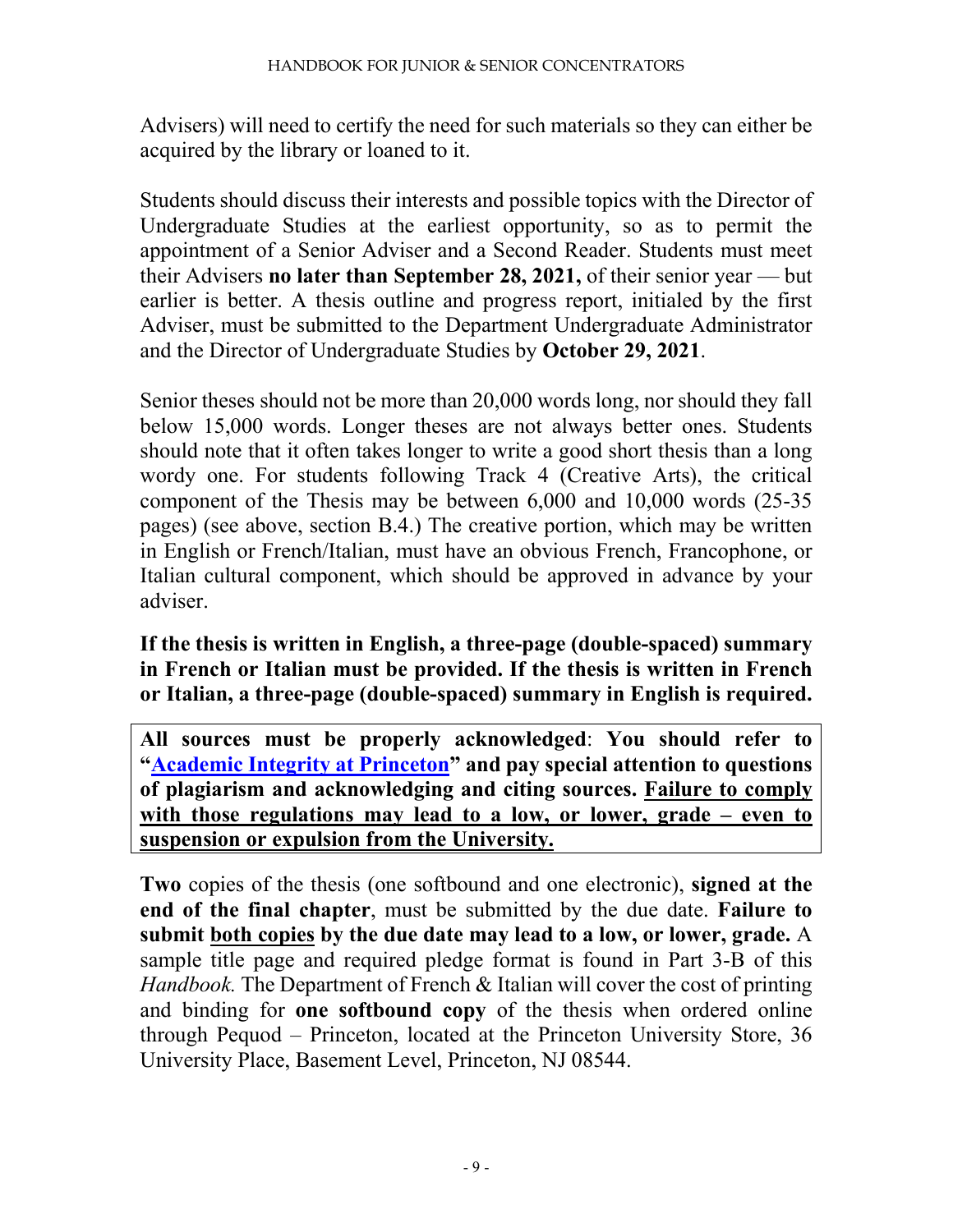**All Independent Work must be submitted to the Department Office, East Pyne 303, no later than 4:00 PM on the specified date.** Exceptions and extensions for independent work cannot be granted by an Adviser; they must be approved by the Director of Undergraduate Studies in consultation with a student's residential Dean. If an extension is not approved in advance of the departmental deadline, then a late penalty of 1/4 of a letter grade for every 24 hours that a paper is late will be applied, beginning at 4:00 p.m. on the due date.

Senior theses are graded independently by the two Advisers. If a student feels he or she has been unfairly graded, he or she may ask the Director of Undergraduate Studies to appoint a third reader. The Director of Undergraduate Studies will decide whether to appoint such a reader. The third reader's grade is final. In the event that the two Advisers cannot agree on a grade, they should request a third reader, appointed by the Director of Undergraduate Studies. The third reader's decision is final. The minimum grade required for the thesis is "C-".

## **IMPORTANT NOTE**: **All first readers must be a FIT faculty member.**

#### **Writing Center**

An important resource on campus is the Writing Center. http://www.princeton.edu/writing/center/

Located in New South Building, the Writing Center offers free one-on-one conferences with experienced writing fellows trained to consult on assignments in any discipline. When working on your JP or thesis, you can schedule 80-minute conferences with a graduate student fellow from French and Italian or a related department. When booking an appointment, select the "by field" option, then if desired you may choose an appointment with a graduate student fellow from the French and Italian Department. The Writing Center also holds general 50-minute regular conferences seven days a week and drop-in hours Sunday through Thursday evenings.

#### **Independent Work Mentor Programming**

Recognizing the challenges and solitude of independent work, Independent Work Mentors from the Writing Center prepare workshops and programming to aid juniors and seniors in their research. Students should regularly check the Princeton Undergraduate Research Calendar (PURC) on the website of the Office of Undergraduate Research for upcoming programming and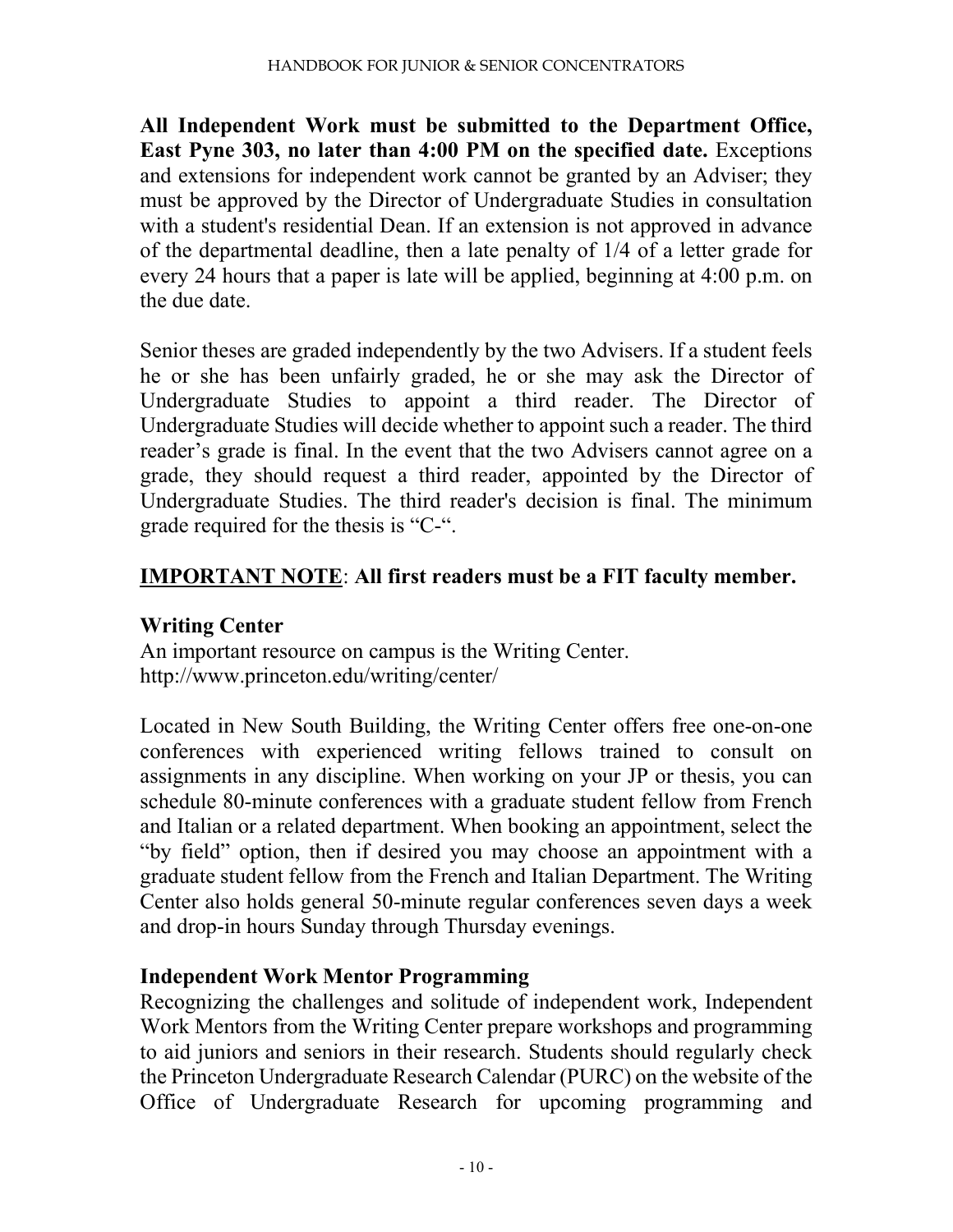workshops, which cover topics ranging from preparing funding proposals to note taking, and from making an argument to draft review.

Independent Work Mentors can help interested juniors and seniors form writing groups as a forum for discussing challenges they confront in their work and brainstorm strategies for dealing with various difficulties.

#### **Research Support**

The Office of Undergraduate Research serves to inform, engage, connect, and support currently enrolled undergraduates on matters related to research at Princeton; to enhance independent work through campus-wide initiatives and departmental collaborations; and to promote students' research achievements through research symposia and written and video communications. Their website is the central hub for information about undergraduate research including student-authored research advice on the PURC blog, departmental Independent Work Guides, funding opportunities, and subscribing to PURC, the central calendar for upcoming events and deadlines.

#### **D** COMPREHENSIVE EXAMINATION

#### **1** *The Senior Departmental Examination*

The Examination (known as "Comps", or Comprehensive Examination), taken in May, is designed to test aspects of the student's entire program of study in the Department. A list of required and recommended readings is provided for each of the languages and literatures taught in the Department; it is meant to guide students in preparing for the examination.

The format of the examination is as follows:

#### Part I. Written Component (3 hours, in class).

*In order to better prepare for this portion of the "Comps," students are*  **strongly encouraged** *to include either FRE 307 or ITA 307 in their departmental coursework. For French concentrators in the classes of 2021 and beyond, the French Junior Seminar (FRE 398) is mandatory.*

A) Sight Translation: This exercise will consist of the translation of a short prose text from French or Italian into English. The resulting translation should reflect the linguistic command and stylistic sophistication expected from a reasonably proficient speaker of French or Italian.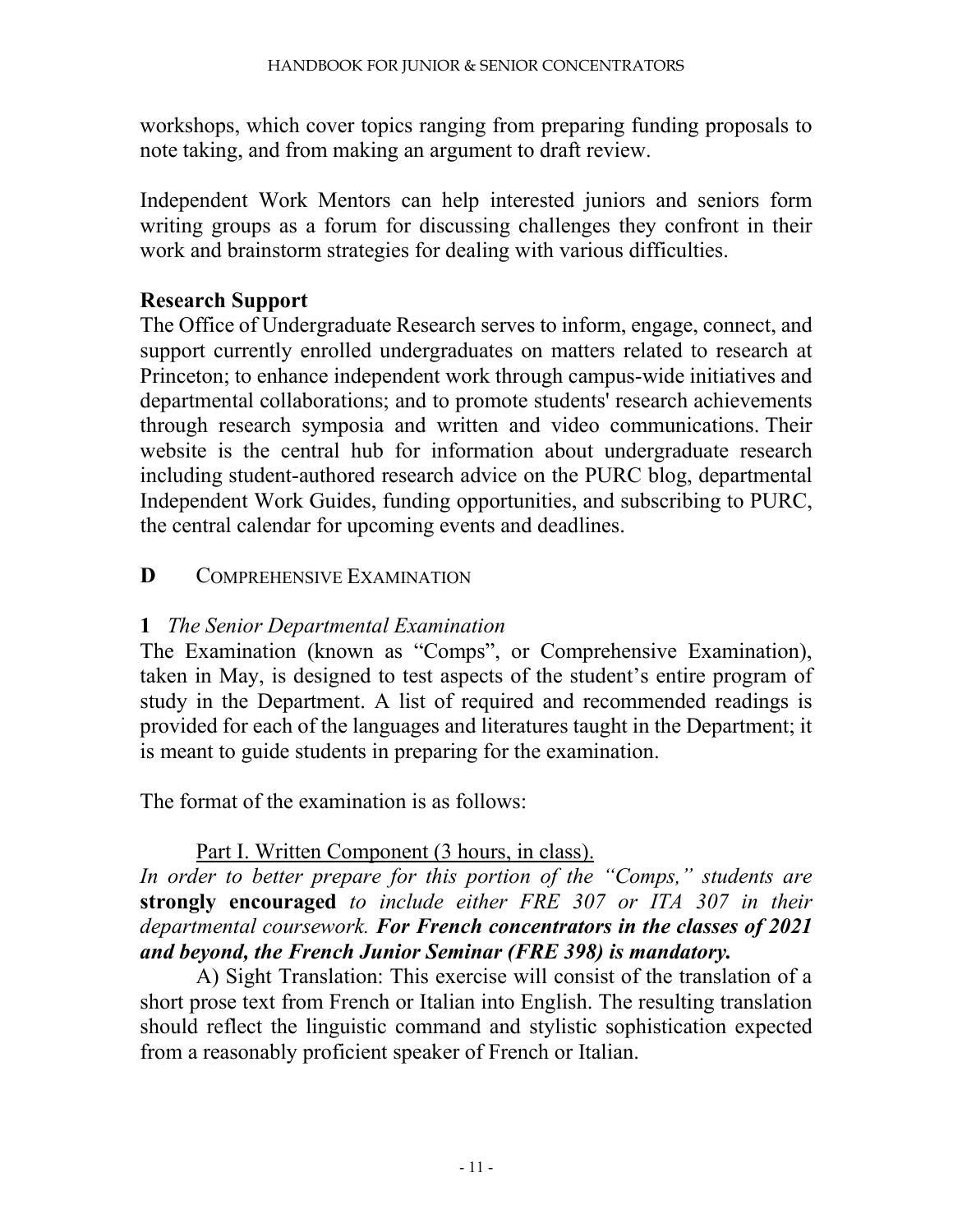B) An Essay: Written in the language of specialization. Students will choose one topic out of three culture/literature questions. Topics will be based on the Reading Lists and the course offerings.

Computers are not allowed. This is a closed-books examination, but a bilingual dictionary, without a grammar section, is permitted.

#### Part II. Oral Presentation (30 minutes).

A brief (10-15 minutes) oral presentation, in the language of concentration (French or Italian), followed by a discussion. The content of the presentation will be determined and prepared by the student in coordination with their Adviser, and may reflect any aspect of the student's own general intellectual and academic experience in the Department. It may therefore stem from the Senior Thesis, but also largely refer to the overall course of study achieved in the subject of concentration. The presentation should NOT be an *explication de texte* or close reading. The examining committee will be constituted by at least two permanent faculty of each section.

#### **French Junior Seminar (FRE 398)**

For concentrators in the classes of 2021 and beyond, the French Junior Seminar (FRE 398) is mandatory. In addition to the preparation for the department's final Comprehensive Examination, this course, which counts for credit, is designed to provide a formal environment for refining the command of literature, culture, and thought, as well as to foster writing skills. Major texts from the French and Francophone traditions will be studied weekly and will serve as the basis for several writing workshops. An important segment of the seminar will also be dedicated to the art of translation.

#### **2** *Grading*

Comprehensive examinations are graded by two faculty members. In case of significant disparity, the Director of Undergraduate Studies will appoint a third reader, whose judgment will be final.

#### **3** *Reading Lists*

Students who have taken courses across a broad range of historical periods can expect to have read and studied many of the books on the Reading List by their senior year. They are responsible for reading **all** the books on the relevant list in preparation for the Senior Departmental Examination.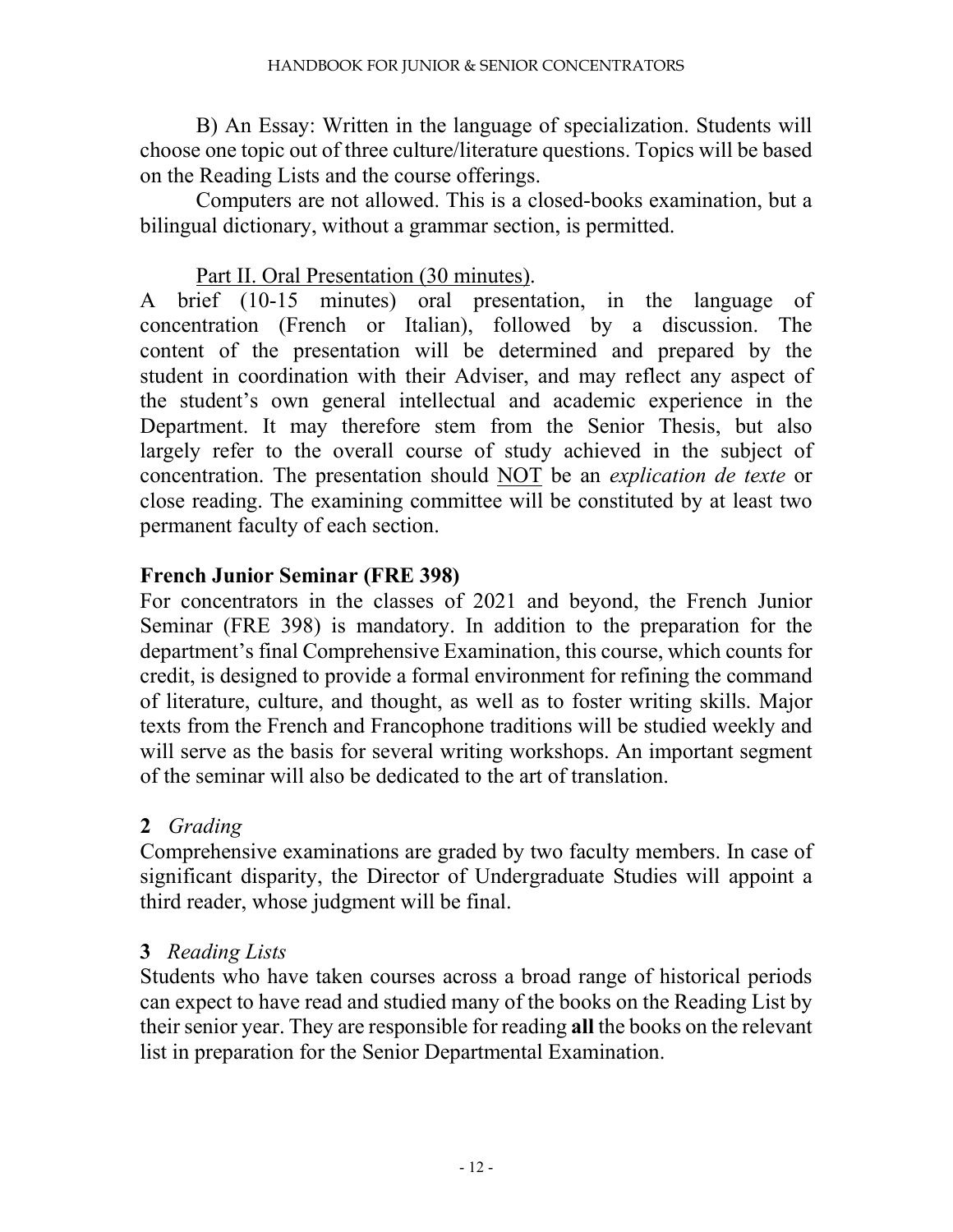#### READING LISTS FOR "CONCENTRATION IN **FRENCH** AND/OR **ITALIAN**"

#### **French**

Marie de France: *Lais*; Montaigne, *Essais* ("De l'institution des enfants," "De l'amitié," "Du repentir"); Molière, *Le Tartuffe*; Racine, *Phèdre;* Voltaire, *Candide;* Balzac, *Le Père Goriot;* Edmond de Rostand, *Cyrano de Bergerac;* Flaubert, *Trois contes;* Flaubert, *Madame Bovary;* Proust, *Du Côté de chez Swann* (First Part*: Combray*)*;* Beckett, *En attendant Godot;* Djebar, *L'amour, la fantasia;* Selections of poetry will be provided to students.

#### **Italian**

Dante, *Inferno*, ed. Sapegno, Bosco-Reggio; Petrarca, *Il canzoniere*, (Selections<sup>[2](#page-12-0)</sup>) ed. Arducci, Contini; Boccaccio, *Il decamerone*, (Selections<sup>[3](#page-12-1)</sup>) ed. Branca; Machiavelli, *Il principe;* Ariosto, *L'Orlando furioso* (canti I, VII, XXIII: 100-136, XXIV: 1-14, XXXIV, XLI, XLII); Tasso, *Gerusalemme liberata* (canti I, II, XII, XV: 53-66, XVI); Foscolo, *Le ultime lettere di Jacopo Ortis* and Poetry Selections*;* Leopardi, *I canti*, ed. Whitfield, Gallo & Garboli; Manzoni, *I promessi sposi*, ed. Nardi Getto. Verga, *I Malavoglia;* Svevo, *La coscienza di Zeno;* Pirandello, *Sei personaggi in cerca d'autore;* Montale, *Ossi di seppia;* Calvino, *I sentieri dei nidi di ragno;* Morante, *L'isola di Arturo;* P. Levi, *Se questo è un uomo.*

#### **E** REGULATIONS FOR THE AWARD OF HONORS

The entire Faculty of the Department meets several days before Graduation in order to determine Departmental Honors and which graduating seniors, if any, should be awarded Highest Honors, High Honors, or Honors. The results are posted on the Departmental bulletin board and are recorded both on the diplomas of graduating seniors and in the published *Commencement Program*.

In determining Honors, the Department takes into account grades obtained in:

| 1 - Departmental Courses:   | .50 of <u>total</u> grade |
|-----------------------------|---------------------------|
| 2 - Independent Work:       | .50 of total grade        |
| Junior Independent Work $=$ | .25                       |
| $1/3$ of First JP<br>(.08)  |                           |
| $2/3$ of Second JP $(.17)$  |                           |
| The Senior Thesis $=$       | .50                       |
|                             |                           |

<span id="page-12-0"></span><sup>&</sup>lt;sup>2</sup> Students will not be expected to read these texts in full, but they should be conversant with the texts based on their class work experience in the courses they have taken (eg. ITA 220, etc.)

<span id="page-12-1"></span><sup>3</sup> Ibid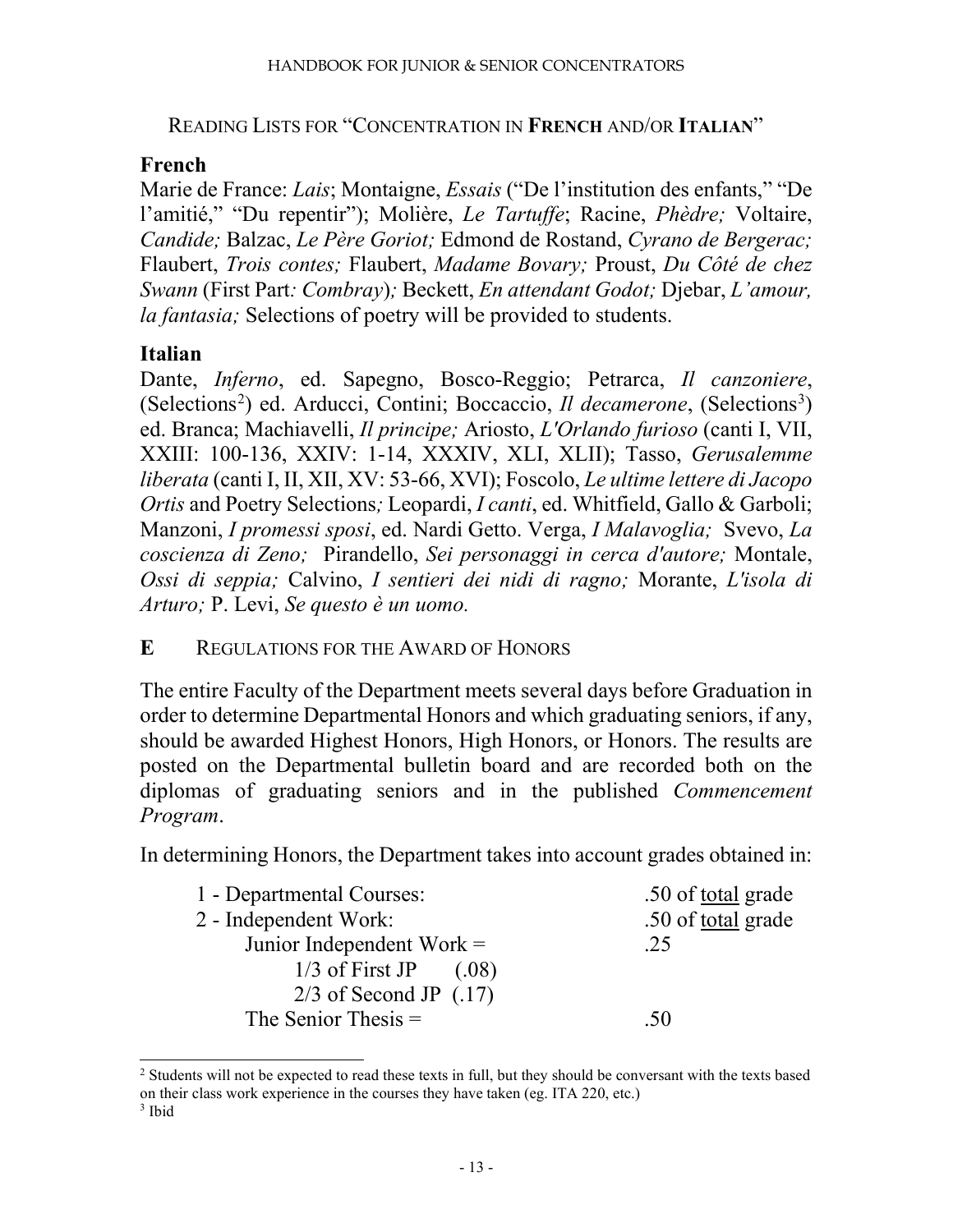The Senior Departmental Examination  $=$  .25 (75%written, 25% oral)

In addition, the student's record and rate of progress are considered alongside the views of Advisers and teachers. While the number awarded may vary greatly, the Department aims to maintain a consistent standard in the award of Honors from year to year.

#### **F** PRIZES

The following prizes are awarded by the Department of French and Italian at the Departmental Class Day Reception in June. Seniors whose thesis is nominated for any of the following Thesis Prizes should submit an **additional** unbound copy of their Senior Thesis to the Undergraduate Administrator.

#### **Senior Prizes**

*Prix du Cercle Français de Princeton,* awarded by the *Association Francophone de Princeton* (for the best thesis in French) *The André Maman Senior Thesis Prize* (for an outstanding thesis on the culture, economy, history, politics or society of France; open to seniors

from all departments)

*Pirelli Senior Thesis Prize* (for an outstanding thesis on New Media and Italian Cinema; open to seniors from all departments)

#### **OTHER FRENCH & ITALIAN PRIZES**

*R. Percy Alden Memorial Prize* (awarded to the best junior(s) in French)

*Dorothea van Dyke McLane Prize* (for outstanding first-year students in Italian)

*Gordon Schwartz Fund* (up to \$2000, travel grants in Italian) Sophomore and junior Italian concentrators are eligible to apply, **once only**. Applications, in the form of a description of the study abroad program and projected expenses, must be forwarded to Professors Pietro Frassica, Gaetana Marrone-Puglia and Simone Marchesi, by the first Friday in April.

Departmental students may be eligible for prizes – some of which are quite substantial – awarded by other Departments or Programs.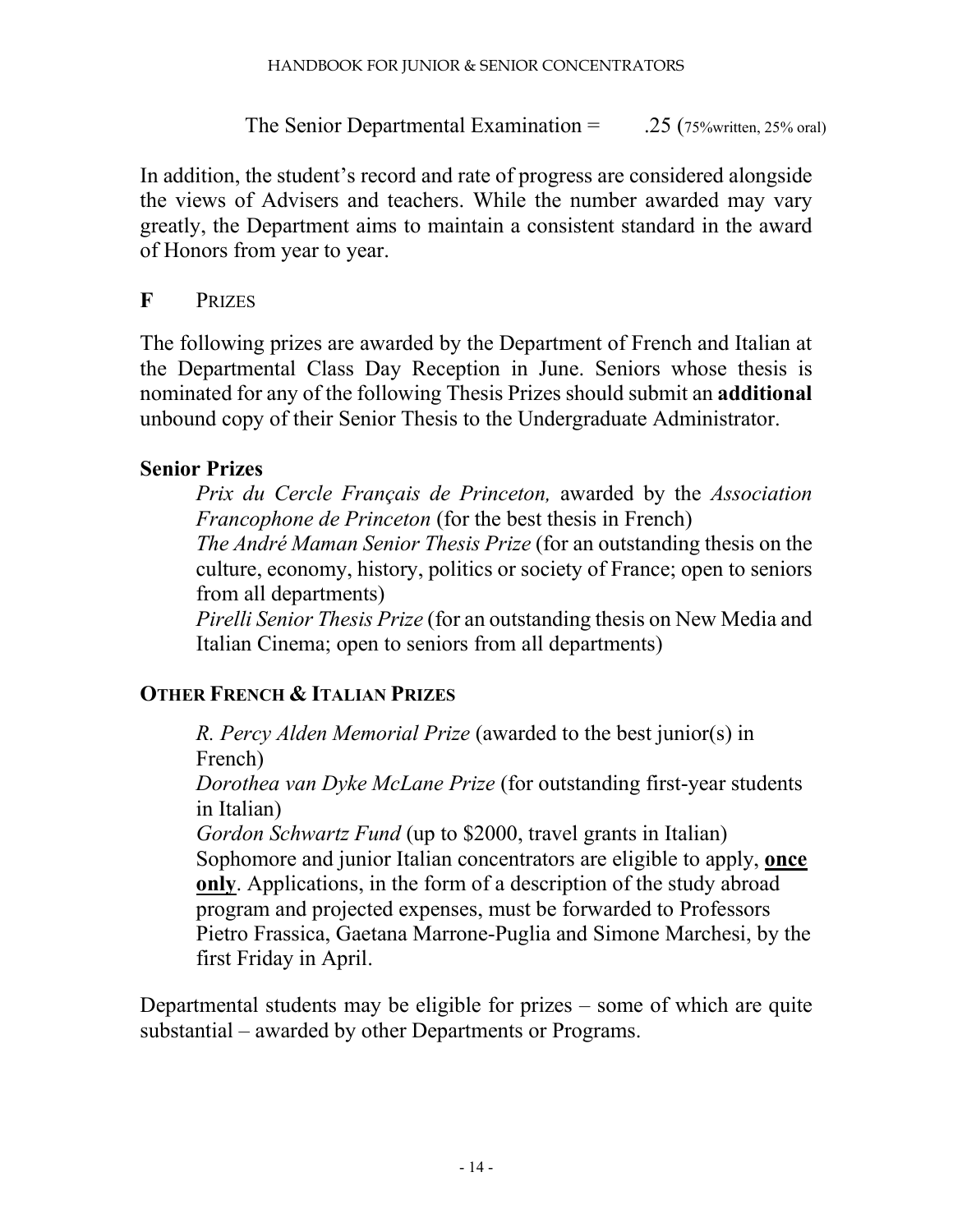#### **2 OPPORTUNITIES**

#### **A** STUDY AND WORK ABROAD

The Department strongly encourages its concentrators to spend as much time as they can in any country where their language(s) of concentration is (are) widely spoken.

There are several ways of doing this within the four-year undergraduate degree: by **study abroad** for one or two semesters; by **summer study abroad;** and by obtaining summer **work** or **placement** abroad.

#### **1** *Junior Semester/Junior Year Abroad*

Students planning to spend a semester or their whole junior year abroad should seek advice from the Director of Undergraduate Studies and from relevant Faculty in choosing a suitable program of study. Further assistance may be requested from Dean Rebecca Graves-Bayazitoglu at the Office of International Programs (OIP). Departmental and University approval is required.

Grades awarded by foreign institutions for courses that are recognized in lieu of Princeton courses are not included in the computation of Departmental Honors (see Part 1, E above).

Students studying abroad for one or two semesters are not exempted from Independent Work requirements. The responsibility for consulting with Advisers and meeting all normal deadlines lies with the student.

An approved one-semester course of study abroad normally counts for two Princeton course credits toward the concentration or one course credit toward the certificate. (i.e. Only two study abroad courses can count as departmentals, and the grades do not factor into honors.) Students must complete the program abroad **to the standard required by the foreign institution**.

#### **2** *Summer Language Study*

The Department has a special relationship with the I.S. Aix-en-Provence (Institut international de langue), which offers intensive four-week language courses leading to French national qualifications (DELF and DALF) at various levels. The Department has established a similar relationship with the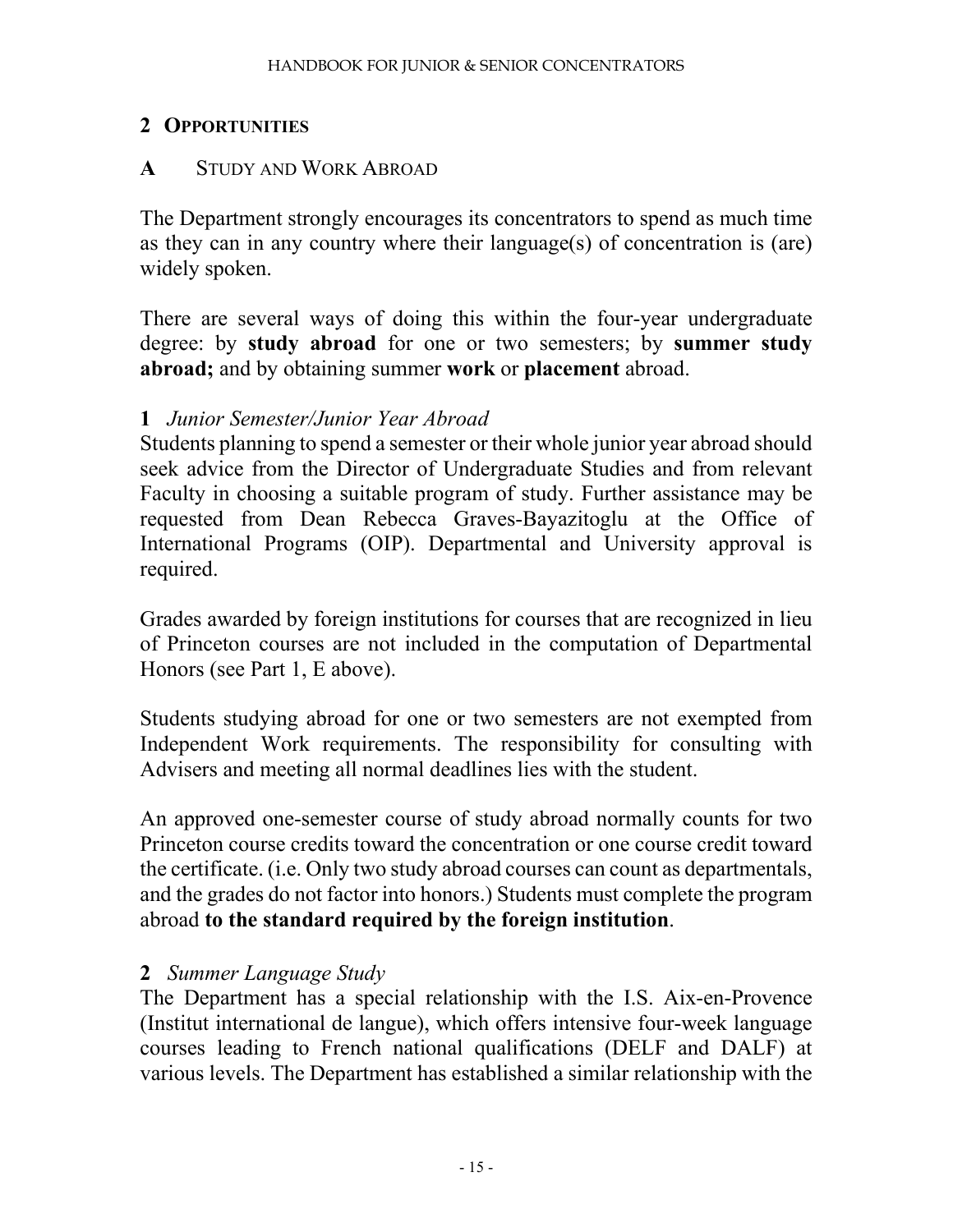Scuola Normale Superiore in Pisa, Italy, offering intensive language courses in Italian.

The Department also maintains cordial relations with the Bryn Mawr College summer institute at Avignon, which offers courses in French language, literature, art, and civilization (including social, political, and economic institutions). See the Director of Undergraduate Studies if you think that one of these programs might be of interest to you.

#### **3** *Summer Work Abroad: The "Princeton-in-France" Program*

"Princeton-in-France" is a long-established summer work program in France which selects students from Princeton who qualify linguistically to take on the responsibilities of a paying summer job or internship in France. Travel grants and salary supplements are available to students who receive financial aid. Detailed announcements about the application procedure will be made early in the fall semester.

Information about other placements and internships abroad may also be obtained from the Director of International Internships, in the Office of International Programs, a unit of the Office of the Dean of the College.

#### **B** OTHER DEPARTMENTAL ACTIVITIES AND SUPPORT

#### **1** *The Lounge, East Pyne 305*

Junior and Senior Concentrators share use of the Departmental Lounge with graduate students. It is a comfortable meeting place and occasional reading room — except when it is used for guest lectures, seminars, or meetings.

#### **2** *Student-Initiated Seminars*

Provided sufficient notice is given, the Department is pleased to support student-initiated seminars. Students interested in initiating a special seminar are asked to see the Director of Undergraduate Studies as early as possible in the new academic year.

#### **3** *Film and Media*

A wide-ranging collection of classic and contemporary French and Italian films on videocassette and DVD is available for viewing in the Video Library located on B Floor of Firestone Library, Room 15H. Film is an especially effective means for improving passive foreign language skills and for increasing awareness of foreign cultures.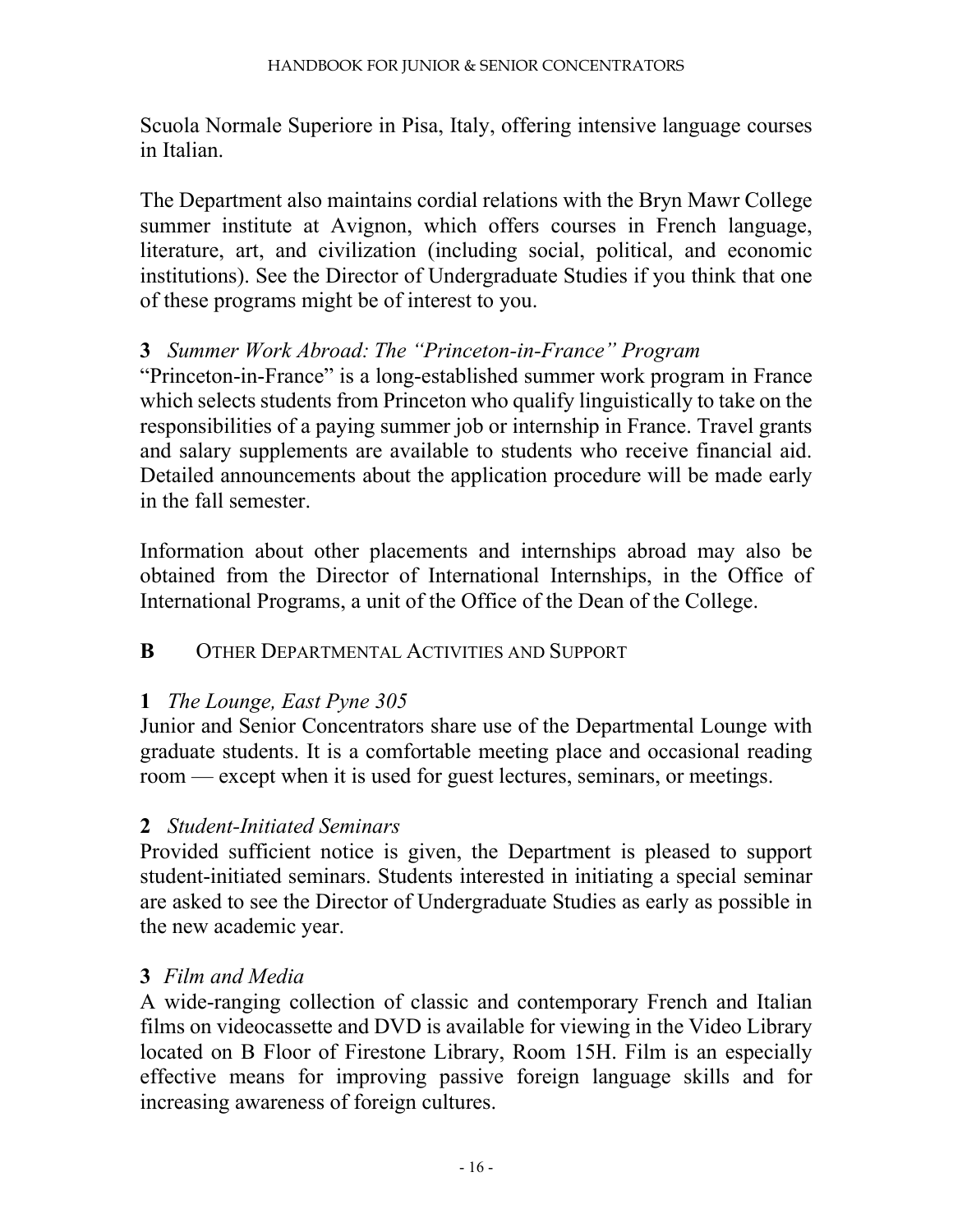French TV5 is available eight hours a day on Tiger TV (channel 25.5) and Italian Analog TV2KI is available on Tiger TV on channel 15 [\(https://mediacentrallive.princeton.edu/live-channels\)](https://mediacentrallive.princeton.edu/live-channels). For other resources, see [www.princeton.edu/hrc](http://www.princeton.edu/hrc) (library.princeton.edu/vdl).

#### **4** *Funding for Research*

The Office of the Dean of the College as well as the Department have funds available to help students with costs of research in connection with Independent Work. Please see the Director of Undergraduate Studies as early as possible if you foresee needs of this sort in your own work. Early planning is essential to make the best use of such resources. **Please note** that funding is not available on a rolling basis. The department follows a strict schedule, which begins in the Fall and ends in late April.

#### **5** *Postgraduate Resources*

Students interested in postgraduate study in French or Italian are urged to consult with their Adviser, the Director of Undergraduate Studies, and with other Departmental Faculty before applying to graduate programs. Faculty are usually happy to write letters of reference provided they are given adequate notice.

#### **3 INFORMATION**

#### **A** RECOMMENDED REFERENCE WORKS

#### **1** *For All Students*

*The MLA Handbook for Writers of Research Papers MLA International Bibliography* (annual, exhaustive) *The Year's Work in Modern Languages* (annual, selective) *The Princeton Encyclopedia of Poetics*

#### **2** *French*

*Le "Grand Robert*" (16 vols.) *Le "Petit Robert*" (1 vol.) *Harrap's Standard French-English, English-French Dictionary* (4 vols.) *Collins-Robert English and French Dictionary* (1 vol.) *Le Robert II* (for proper names) Marcel Grévisse, *Le Bon Usage* Marcel Grévisse, *Précis de grammaire française*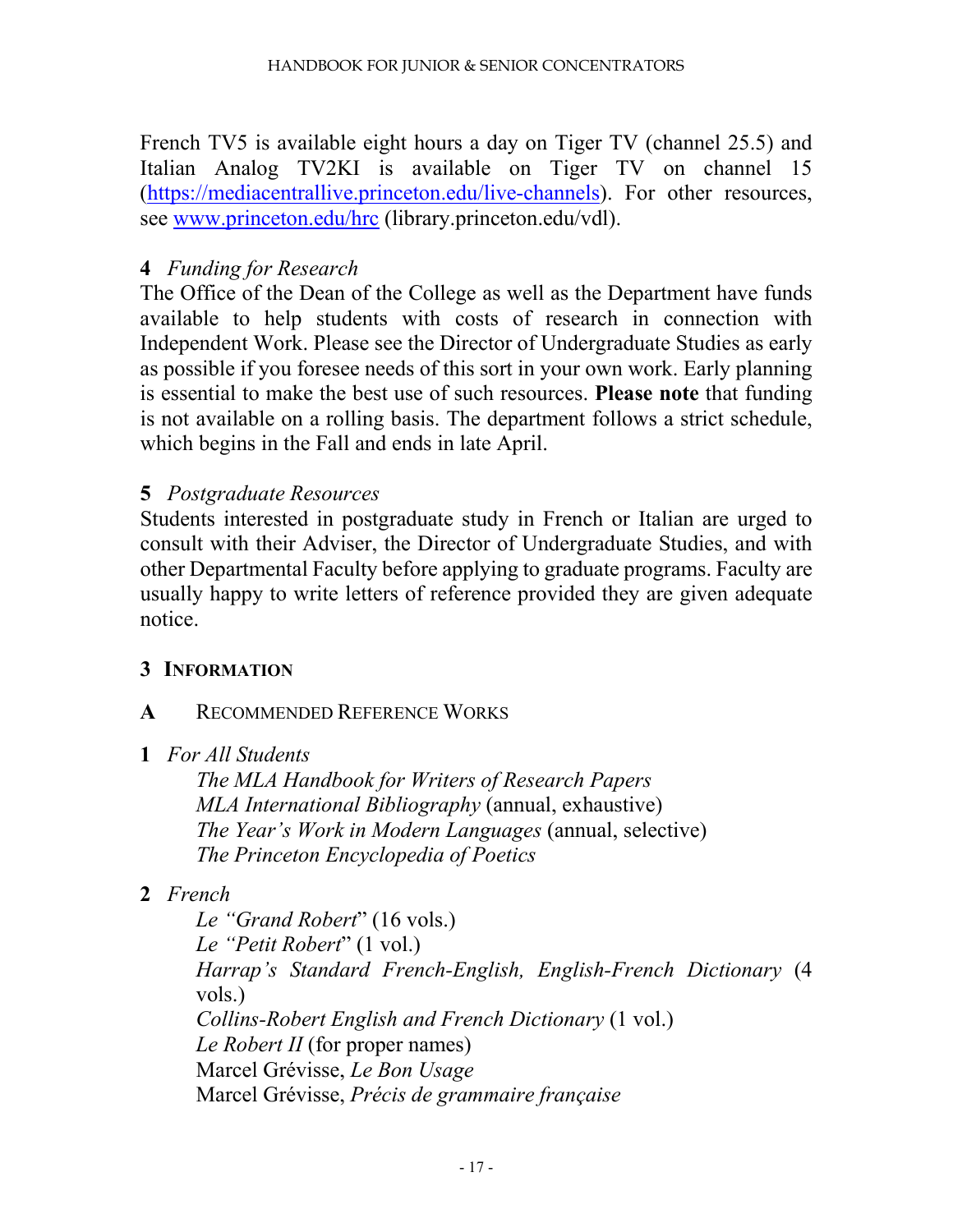Jean-Paul Vinay and Jean Darbelnet, *Stylistique comparée du français et de l'anglais* W. von Wartburg, *Évolution et structure de la langue française* Jacqueline Picoche and Christiane Marchello-Nizia, *Histoire de la langue française* 

### **Literary Histories:**

Denis Hollier ed., *A New History of French Literature* Sarah Kay, Terence Cave, Malcolm Bowie, *A Short History of French Literature* Henri Morier, *Dictionnaire de poétique et de rhétorique* Peter France, *The New Oxford Companion to Literature in French* David C. Cabeen, *Critical Bibliography of French Literature* Otto Klapp, *Bibliographie der französischen Literaturwissenschaft* (annual volumes)

#### **Literature, Periods:**

J. Strayer*, Dictionary of the Middle Ages*, vol. 4, pp. 232-81: K. D. Uitti, "French Literature: To 1200," "French Literature: After 1200" Emmanuèle Baumgartner, *La Littérature française du moyen âge* Simon Gaunt, *Retelling the Tale: An Introduction to French Medieval Literature*

Marie-Luce Demonet-Launay, *Histoire de la littérature française*. *Le XVIe siècle*

Paul Bénichou, *Morales du grand siècle*

Leo Spitzer, *Essays on Seventeenth-Century French Literature* J. Lionel Gossman, *French Society and Culture: Background for Eighteenth-Century Literature*

Albert Thibaudet, *Histoire de la littérature française de 1789 à nos jours*

Henri Coulet, *Le Roman jusqu'à la Révolution*, 2 vols. Michel Jarrety, *Dictionnaire de Poésie de Baudelaire à nos jours* Erich Auerbach, *Mimesis* Gérard Genette, *Figures II and III* 

#### **Historical Background:**

Georges Duby*, Le Dimanche de Bouvines* Jacques Le Goff, *Les Intellectuels au moyen âge* C.B.A. Behrens, *The Ancien Régime* Léon Blum, *À l'échelle humaine*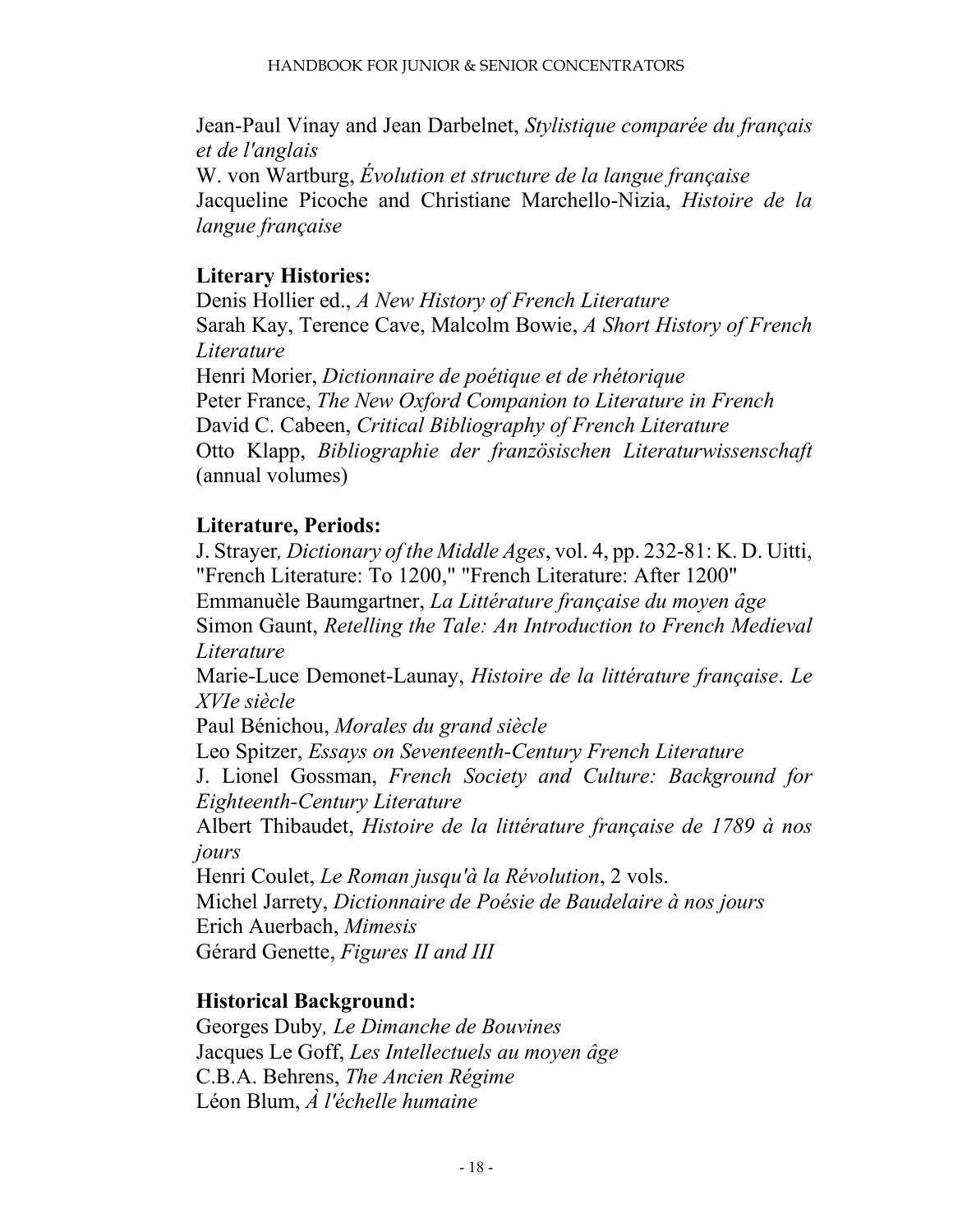Jean Monnet, *Mémoires* Raymond Aron, *Mémoires*  Charles de Gaulle, *Mémoires de guerre* Jean-Paul Sartre, *"Préface,"* to Paul Nizan, *Aden, Arabie; Les Mots* Pierre Miquel, *Histoire de France*

#### **Current Affairs:**

*Le Monde* (daily); *L'Express* (weekly); *Le Nouvel Observateur (*weekly*); France-Amérique* (weekly)

SEE OUR WEBSITE FOR LINKS TO NUMEROUS FRENCH LINGUISTIC, LITERARY, CULTURAL AND TOPICAL WEB PAGES.

#### **3** *Italian*

Battaglia, *Grande dizionario della lingua italiana* Zingarelli, *Vocabolario della lingua italiana Dizionario Garzanti della lingua italiana Dizionario etimologico della lingua italiana Dizionario Garzanti italiano/inglese, inglese/italiano* Sensini, *Grammatica della lingua italiana* Dardano, *La lingua italiana* Migliorini, *Storia della lingua italiana*

#### **Literature, General:**

Mortara Garavelli, *Manuale de retorica Storia della letteratura italiana Garzanti Storia della letteratura italiana Einaudi Enciclopedia dantesca*

#### **Historical Background:**

*Storia d'Italia Einaudi* Dennis Mack Smith, *Italy: A Modern History* R. Villari, *Il Sud nella storia d'Italia*

SEE OUR WEBSITE FOR LINKS TO NUMEROUS ITALIAN LINGUISTIC, LITERARY, CULTURAL AND TOPICAL WEB PAGES.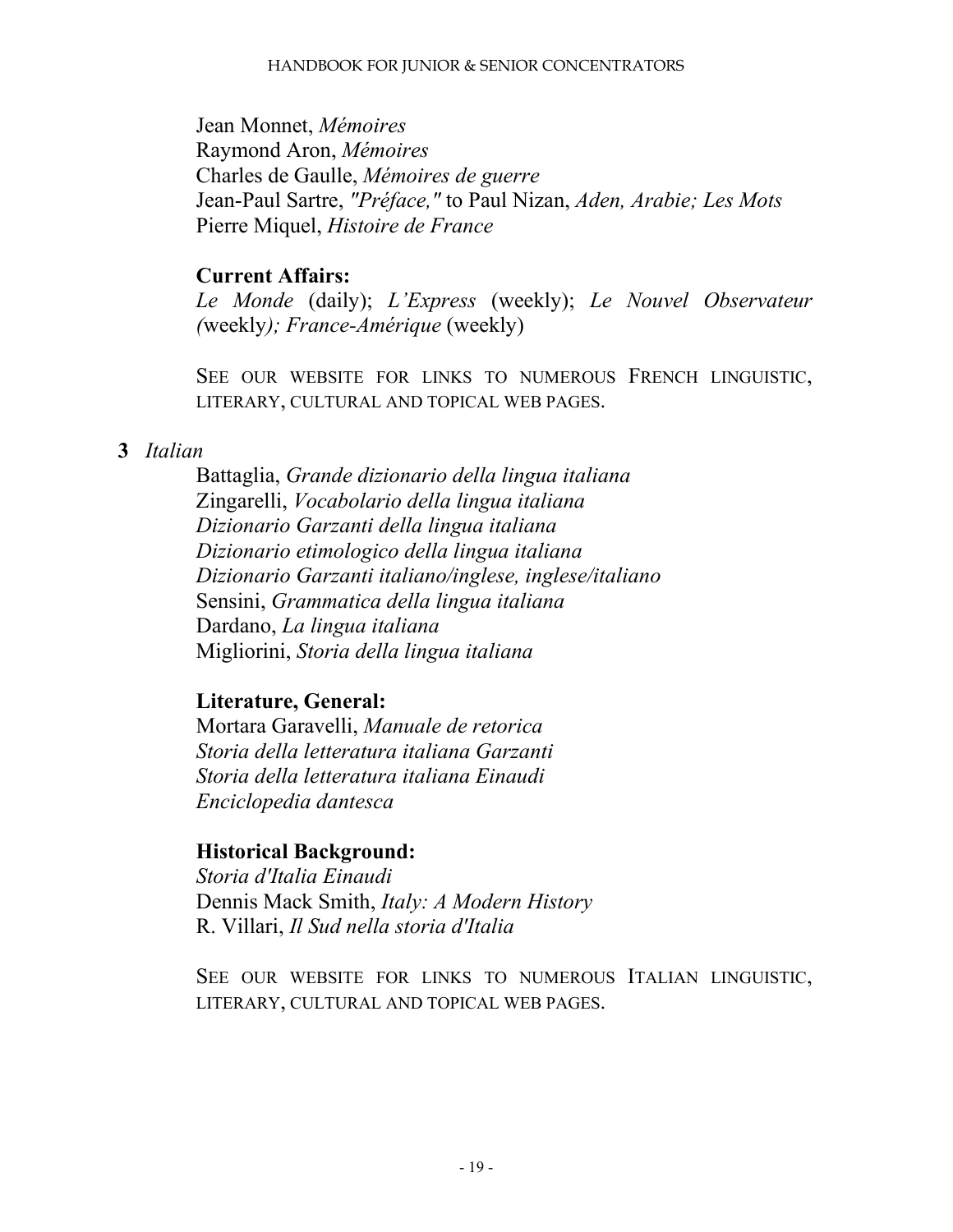#### **B** TITLE PAGE FORMAT FOR A SENIOR THESIS

## IMPRESSIONISM

## and the

## NARRATIVE STYLE OF EMILE ZOLA

by Susan Doe

A Senior Thesis submitted to The Department of French and Italian, Princeton University in partial fulfillment of the requirements for the degree of Bachelor of Arts

Princeton, New Jersey 08544 Copyright Susan Doe, 2021

This thesis represents my own work in accordance with University regulations.

[Signature]

Susan Doe

**[This title page should precede the Table of Contents. All copies of the thesis should also be signed at the end.]**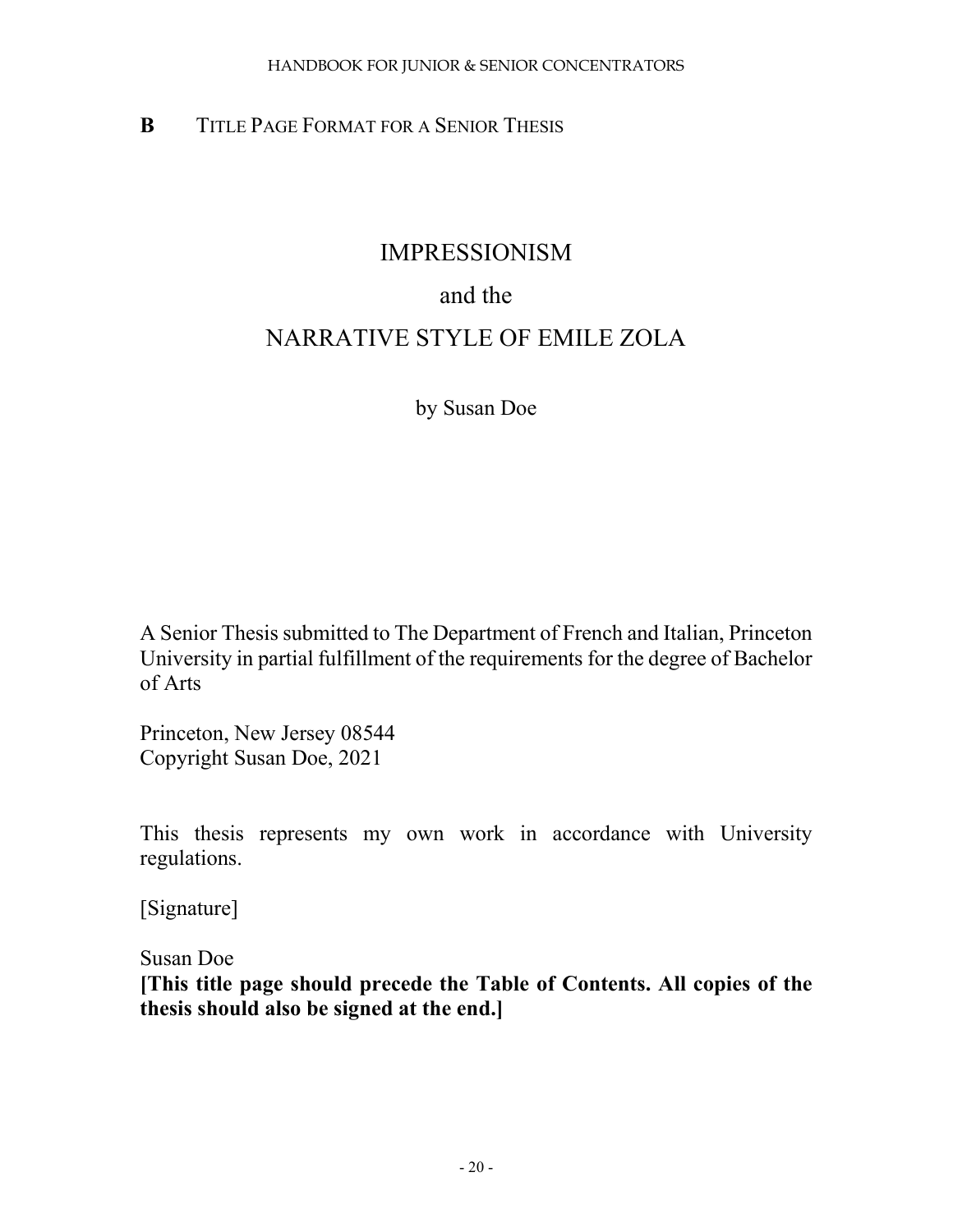## **C** THE FACULTY

## REGULAR FACULTY

|                                |         |                                                        | OFFICE # |
|--------------------------------|---------|--------------------------------------------------------|----------|
| David Bellos                   | French  | $19th$ and $20th$ Century                              | 330      |
| $(LoA$ Spring 2022)            |         |                                                        |          |
| André Benhaïm (Director of     | French  | $20th$ Century and Mediterranean                       | 331      |
| Graduate Studies)              |         |                                                        |          |
| Göran Blix (LoA Fall 2021)     | French  | $18th$ and $19th$ Century                              | 323      |
| Anna Cellinese                 | Italian | Director of Italian Language                           | 319      |
|                                |         | Program                                                |          |
| Flora Champy                   | French  | $18th$ Century                                         | 328      |
| Katie Chenoweth                | French  | $16th$ Century                                         | 327      |
| (LoA AY 2022)                  |         |                                                        |          |
| Pietro Frassica (Assoc. Chair) | Italian | Renaissance and 20 <sup>th</sup> Century               | 314      |
| Simone Marchesi                | Italian | Middle-Ages                                            | 324      |
| Gaetana Marrone-Puglia         | Italian | 19 <sup>th</sup> and 20 <sup>th</sup> Century and Film | 309      |
| <b>Florent Masse</b>           | French  | <b>French Theater Workshop</b>                         | 029B     |
| Nick Nesbitt (LoA Fall 2021)   | French  | Francophone Literature                                 | 312      |
| <b>Effie Rentzou</b>           | French  | 20 <sup>th</sup> Century Avant-Garde,                  | 329      |
|                                |         | Modernism                                              |          |
| <b>Christine Sagnier</b>       | French  | Director of French Language                            | 333      |
|                                |         | Program                                                |          |
| Volker Schröder                | French  | 17 <sup>th</sup> Century and Theater                   | 307      |
| (LoA AY 2022)                  |         |                                                        |          |
| Thomas Trezise (Chair)         | French  | $20th$ Century and Theory                              | 316      |
| <b>Christy Wampole</b>         | French  | $20th$ and $21st$ Century                              | 362      |
| (Director of Undergraduate     |         |                                                        |          |
| Studies)                       |         |                                                        |          |

## VISITING FACULTY

| Name            | Field of Interest | l erm       |
|-----------------|-------------------|-------------|
| Giovanni Riotta | Italian Studies   | Spring 2022 |
|                 |                   |             |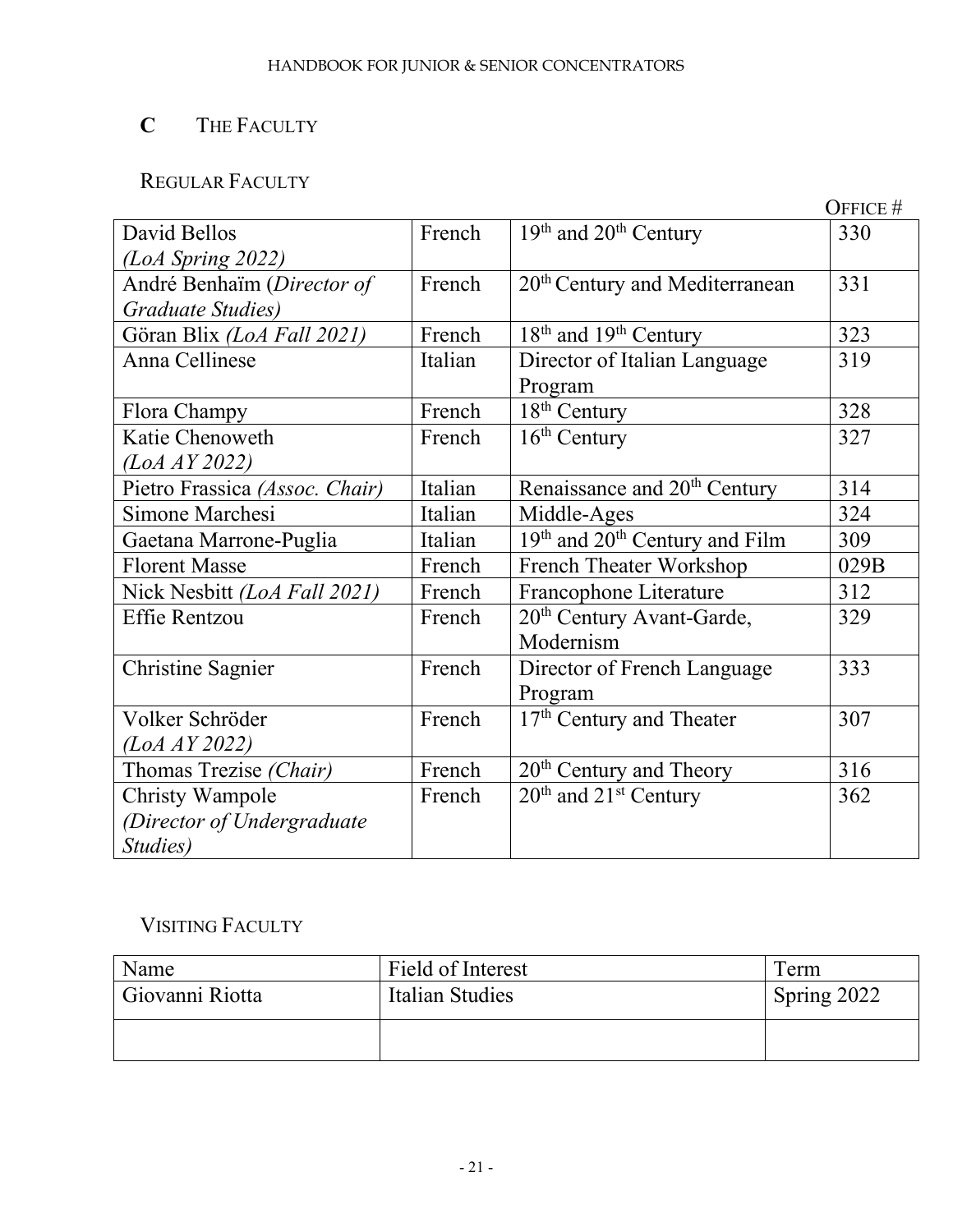## **D** SENIOR, JUNIOR AND EARLY CONCENTRATORS

#### **Seniors, Class of 2022**

| <b>Name</b>             | <b>Field</b>     | Advisers (1 <sup>st</sup> /2 <sup>nd</sup> Readers) |
|-------------------------|------------------|-----------------------------------------------------|
|                         |                  |                                                     |
| <b>AMSBARY, Ella</b>    | FRE #3/PHI       | Christy Wampole/Effie Rentzou                       |
| eamsbary@princeton.edu  |                  |                                                     |
| <b>NDIAYE, Mouhamed</b> | FRE #3/Economics | Nick Nesbitt/André Benhaïm                          |
| mndiaye@princeton.edu   |                  |                                                     |
| <b>SCHORIN, Marc</b>    | FRE #4/CWR       | Christy Wampole/Jhumpa Lahiri                       |
| mschorin@princeton.edu  |                  |                                                     |

\*Extra-departmental advisor

#### **Juniors, Class of 2023**

| <b>Name</b>                      | <b>Field</b>       | <b>Advisers</b>                        |
|----------------------------------|--------------------|----------------------------------------|
| <b>BRENNAN, Elizabeth Willis</b> | FRE #3/Art History | Previously completed (D. Bellos)/Flora |
| ewb2@princeton.edu               |                    | Champy                                 |
| <b>CURRAN, Lizzie</b>            | <b>FRE#1</b>       | Christy Wampole/Flora Champy           |
| acurran@princeton.edu            |                    |                                        |
| FERNANDEZ GARCIA, Jose Pablo     | <b>FRE#1</b>       | Florent Masse/Göran Blix               |
| jpgarcia@princeton.edu           |                    |                                        |
| WEBB, Ann                        | ITA #4/CWR         | Pietro Frassica (Fall 2022)/Simone     |
| awebb@princeton.edu              |                    | Marchesi                               |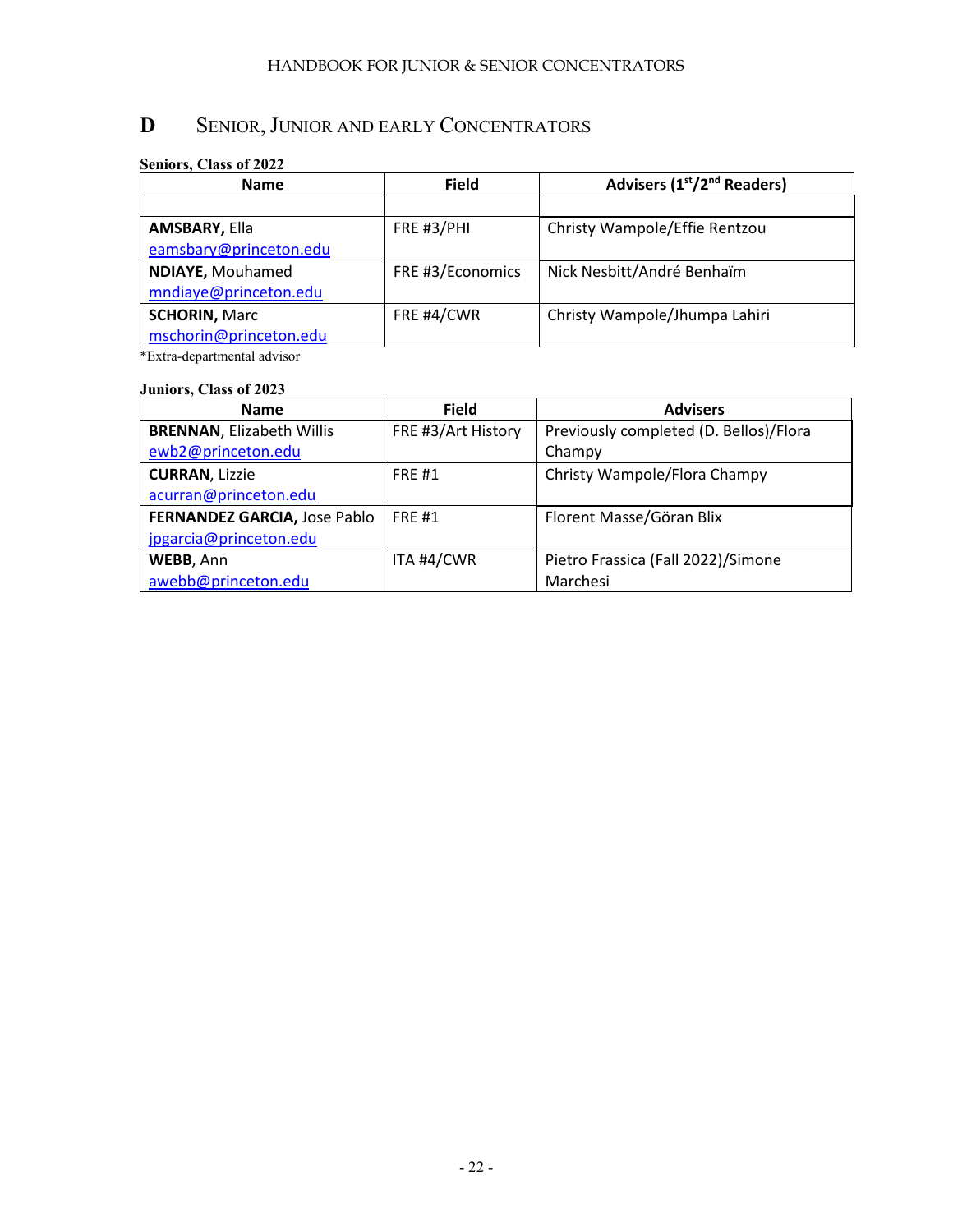#### **E** UNDERGRADUATE LIAISON COMMITTEE

At the first meeting of Concentrators with the Director of Undergraduate Studies in the fall term, students will be asked to select a Student Undergraduate Liaison Committee. The composition of this committee varies from year to year, but it generally represents the different constituencies of the Department. Members should be chosen from both the Junior and Senior classes, and from concentrators in French and Italian. It is usually possible to achieve this with a membership of around three or four.

The Undergraduate Liaison Committee has an important role in the life of the Department. Its task is to advise the Department on curricular and pedagogic matters, to represent student opinion to departmental Faculty and to the University, and to also communicate student opinion to the Department's external Advisory Council.

The Department, the University and the Advisory Council are very attentive to students' suggestions, proposals, criticism and praise. The liaison committee is the official channel for student opinion, but individual students may of course bring their ideas directly to the Director of Undergraduate Studies or, on important or confidential matters, to the Departmental Chair.

| Undergraduate Liaison Committee |
|---------------------------------|
| 2021-22                         |

| <b>SENIORS</b>            | <b>JUNIORS</b>                        |
|---------------------------|---------------------------------------|
| Mouhamed Ndiaye '22 (FRE) | Lizzie Curran '22 (FRE)               |
| Marc Schorin '22 (FRE)    | Jose Pablo Fernandez Garcia '22 (FRE) |
|                           |                                       |
|                           |                                       |
|                           |                                       |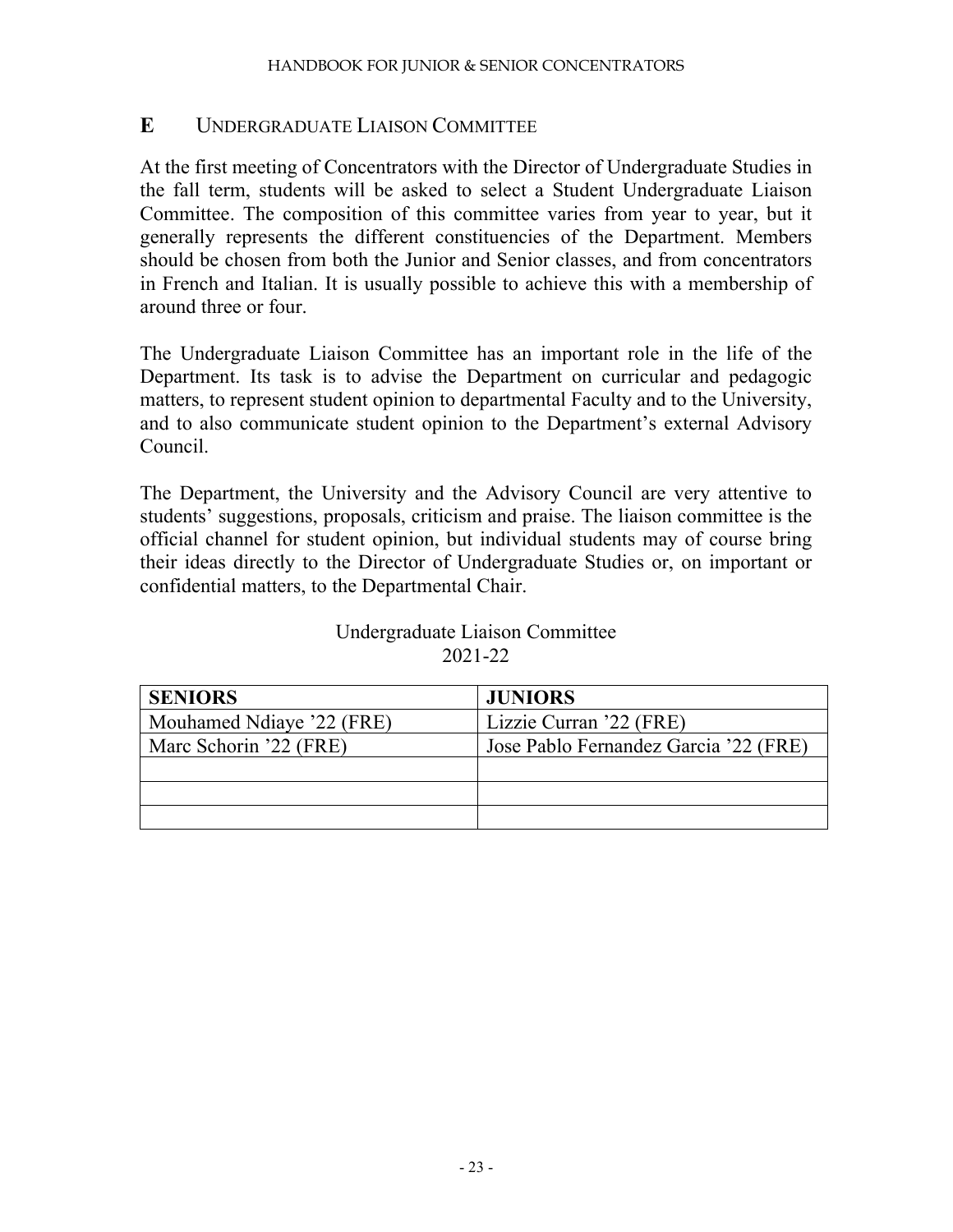#### **F** CALENDAR FOR DEPARTMENTAL INDEPENDENT WORK

All Independent Work must be submitted to the Department Office, East Pyne 303, no later than **4:00 PM** on the specified date.

#### **All requests for extensions for medical reasons must include a letter from a doctor or Dean. Requests for extensions recommended in consultation with both Advisers must include a letter from the first Adviser.**

|                                         | <b>Seniors</b>                                                                                                                                                                                                                      | <b>Juniors</b>                                                                                                                               |
|-----------------------------------------|-------------------------------------------------------------------------------------------------------------------------------------------------------------------------------------------------------------------------------------|----------------------------------------------------------------------------------------------------------------------------------------------|
| Aug. 30, 2021<br>$1:00-2:00$ p.m., ZOOM | meeting<br>for<br><b>Business</b><br>all<br>Concentrators.                                                                                                                                                                          | for<br>meeting<br><b>Business</b><br>all<br>Concentrators.                                                                                   |
| Sep. 7 – Sep. 28, 2021                  | If you have not yet done so,<br>please make an appointment to<br>see your Advisers in order to<br>discuss your Senior Thesis<br>plans and schedule of future<br>meetings.                                                           | Please make an appointment to<br>see your Adviser in order to<br>discuss your Junior Paper<br>plans and your schedule of<br>future meetings. |
| Fri., Oct. 29                           | Submission of the<br>Thesis<br>Outline and Progress Report<br>initialed by 1 <sup>st</sup> Adviser. This<br>should contain a description of<br>your thesis, a summary of<br>research to date, and<br>a<br>preliminary reading list. |                                                                                                                                              |
| Nov. 4-11                               | Seniors meet the DUS to select<br>Spring term courses.                                                                                                                                                                              | Juniors meet the DUS to select<br>Spring term courses.                                                                                       |
| Fri., Jan. 14, 2022                     |                                                                                                                                                                                                                                     | Submission of first Junior<br>Paper                                                                                                          |

Continued on next page.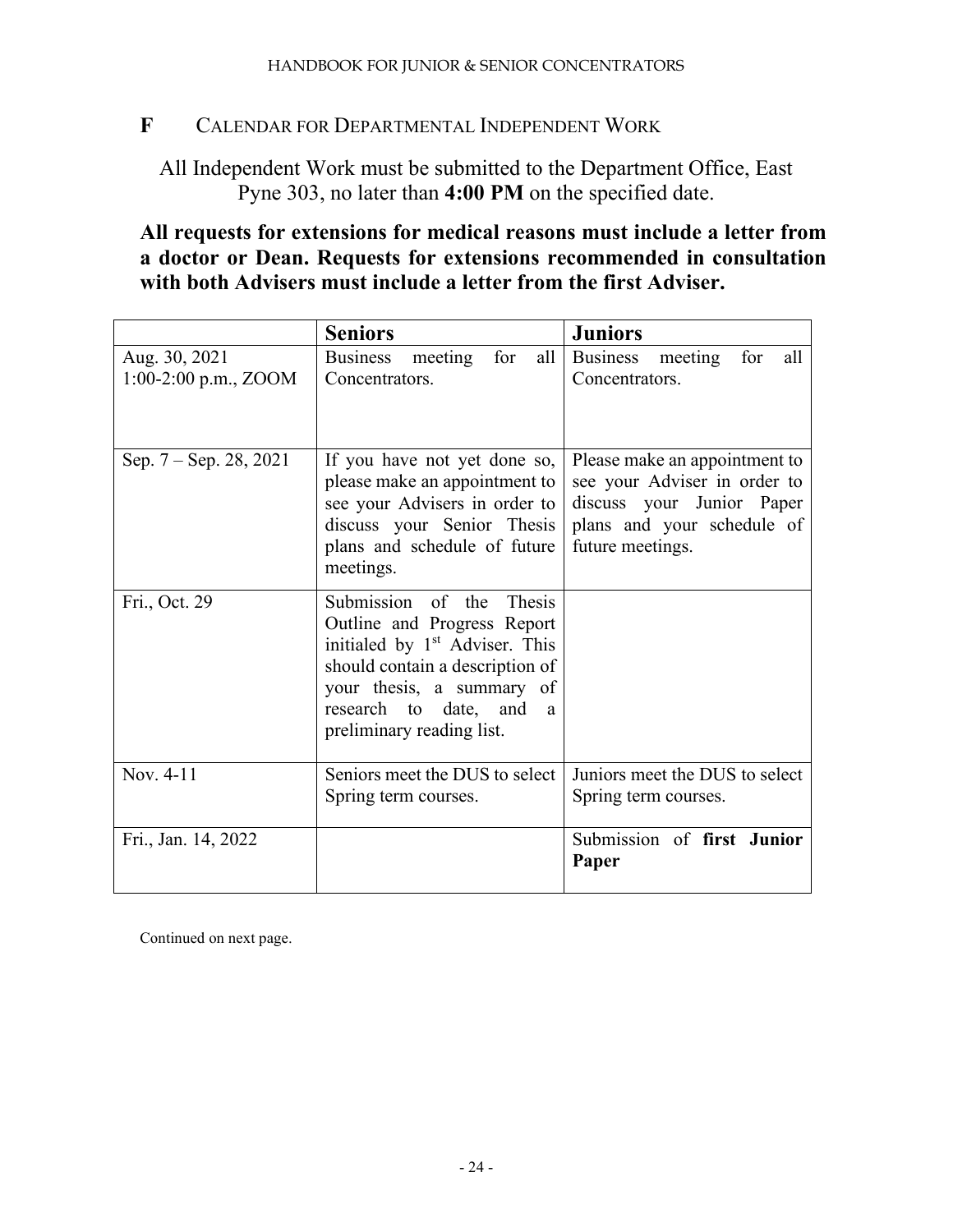|                                         | <b>Seniors</b>                                                                                                                                                                                                                                                                                                                                                                                                     | <b>Juniors</b>                                                                                                                 |
|-----------------------------------------|--------------------------------------------------------------------------------------------------------------------------------------------------------------------------------------------------------------------------------------------------------------------------------------------------------------------------------------------------------------------------------------------------------------------|--------------------------------------------------------------------------------------------------------------------------------|
| Wed., Feb. 2, 2022                      | First chapter of thesis,<br>initialed by both Advisers,<br>should be submitted to the<br>Undergraduate Administrator<br>and the Director of<br>Undergraduate Studies.                                                                                                                                                                                                                                              |                                                                                                                                |
| Wed., March 2                           | Second chapter of thesis,<br>initialed by both Advisers,<br>should be submitted to the<br>Undergraduate Administrator<br>and the Director of<br>Undergraduate Studies.                                                                                                                                                                                                                                             |                                                                                                                                |
| <b>TBD</b>                              | Sophomore Open House<br>Virtual: 12:30-1:00 p.m.                                                                                                                                                                                                                                                                                                                                                                   | Sophomore Open<br>House<br>Virtual: 12:30-1:00 p.m.                                                                            |
| Mon., March 28                          | Full draft deadline for thesis,<br>initialed by both Advisers,<br>should be submitted to the<br>Undergraduate Administrator<br>and the Director of<br>Undergraduate Studies.                                                                                                                                                                                                                                       |                                                                                                                                |
| Apr. 4-8                                |                                                                                                                                                                                                                                                                                                                                                                                                                    | Juniors meet the DUS to select<br>Fall Term courses and discuss<br>Senior<br>Thesis<br>topic<br>and<br>assignment of Advisers. |
| Mon., April 18                          | Two copies of Thesis, one<br>softbound and one<br>electronic, due at the<br>Department Office (303 East<br>Pyne) [an electronic copy<br>should also be uploaded to<br>Thesis Central]; the title page<br>must follow the departmental<br>format (see pg. 20) and the<br>thesis must be signed on the<br>last page. One softbound copy<br>to be paid for by the<br>department when purchased at<br>Pequod Printing. |                                                                                                                                |
| Tues., April 26                         |                                                                                                                                                                                                                                                                                                                                                                                                                    | Submission of second Junior<br>Paper                                                                                           |
| Wed., May 4<br>9:00 AM - 12:00 PM       | <b>Senior Comps: Written Exam</b>                                                                                                                                                                                                                                                                                                                                                                                  |                                                                                                                                |
| Thurs., May 5<br>$9:00$ AM $- 12:30$ PM | <b>Senior Comps: Oral Exam</b>                                                                                                                                                                                                                                                                                                                                                                                     |                                                                                                                                |